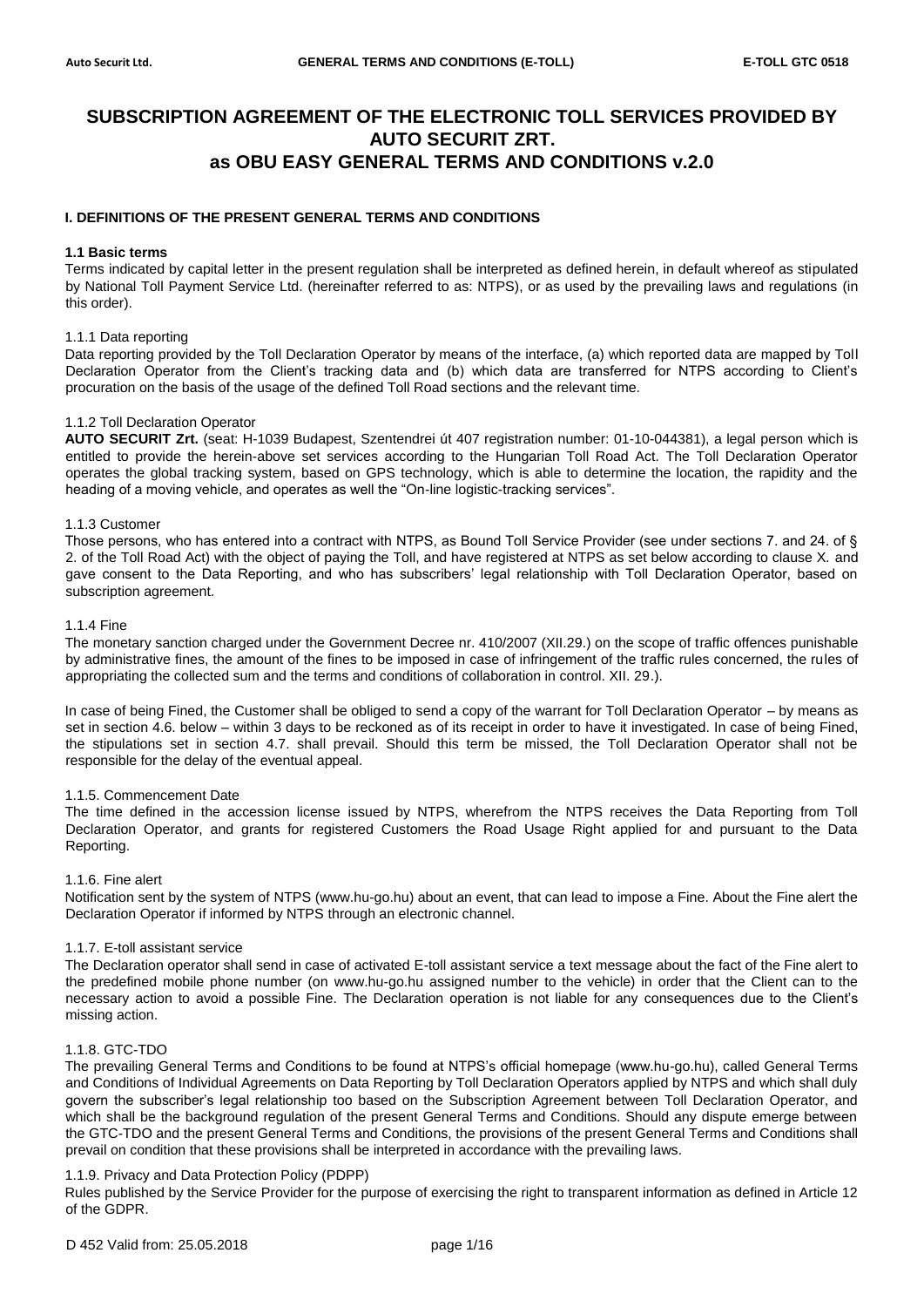# **1.2 The objective of the present General Terms and Conditions and its scope of regulation**

1.2.1 The Toll Declaration Operator applies the general terms and conditions of the present regulation to set in details the terms and conditions of the service and the recourse thereof, the rights and obligations of the Toll Declaration Operator and the Customer as well as other essential circumstances related to the services. The Privacy and Data Security Rules of the relation between the Parties are contained in the Data Protection and Privacy and Data Protection Policy (PDPP) on the website of the Service Provider www.skyguard.hu, which, together with the present GTC, has to be applied to the relationship between the Parties.

1.2.2 The general terms and conditions of the present regulation shall prevail in the course of the legal relationship between Toll Declaration Operator and Customer except the prevailing GTC-TDO stipulates expressly otherwise not allowing any derogation, for in this case the provisions of the GTC-TDO shall prevail.

The Toll Declaration Operator's activity shall be governed by the prevailing relevant Hungarian laws and regulation, and the GTC-TDO.

# **1.3 Effect of the present General Terms and Condition, publication**

1.3.1. Customer automatically and expressly accepts the present General Terms and Conditions and acknowledges in accordance with the provisions of the Privacy and Data Protection Policy (PDPP) Regulations to be bound by it by initiating the recourse of the service set herein and by completion of the registering process as set under clause X. The acceptance of the present General Terms and Conditions by Customer shall be a precondition of the provision of the service. Should Toll Declaration Operator amend the present General Terms and Conditions, it shall be obliged to inform the Customer thereof by means of publication on its homepage at www.eutdij.hu. The present General Terms and Conditions as well as the amendments thereof shall prevail as of the publication.

1.3.2. Customer shall be obliged to follow Toll Declaration Operator's homepage to be up-to-date on the prevailing contents of the General Terms and Conditions. The possibility of getting know and downloading electronically the GTC and PDPP is provided by the webpage of the Toll Declaration Operator.

1.3.3. Toll Declaration Operator shall be entitled to amend the present General Terms and Conditions in case it would not affect the basic provisions thereof and in case the related laws or regulations justify it, according the relevant requirements set therein, and in favor of the fulfilment of the obligations set by the related prevailing laws and regulations as well as those set in the GTC-TDO and in the PDPP.

1.3.4. Should Customer not accept the amended General Terms and Conditions or in the PDPP, it shall be entitled to terminate in written, by a duly expressed declaration the contract based on the present general terms and conditions or PDPP within 30 days to be reckoned as of the publication of the amended General Terms and Conditions. The fulfilment of the obligations undertaken by Customer in the course of the legal relationship based on the present General Terms and Conditions, shall be considered as unconditional acceptance of the amended General Terms and Conditions in accordance with the provisions of the Privacy and Data Protection Policy (PDPP) Regulations.

# **1.4 Effect of the General Terms and Conditions**

The present General Terms and Conditions shall remain in full effect until Toll Declaration Operator provides the service on condition that section 2.3. and clause VII. as well as section 8.2. shall remain in full effect and binding even after the termination of the provision of the service.

# **II. DATA REPORTING – SUBJECT OF THE CONTRACT**

2.1 The present General Terms and Conditions ("GTC") sets the terms and conditions of the legal relationship between Toll Declaration Operator ("TDO") as toll declaration operator completing the tasks prescribed by National Toll Payment Service Ltd. ("NTPS") and the Hungarian Toll Road Act on the one hand and Road User as Customer on the other. Within the frameworks of Data Reporting, in accordance with the provisions of the Privacy and Data Protection Policy (PDPP) Regulations Toll Declaration Operator shall be obliged to communicate towards NTPS through the interface granted by NTPS the Customer's request of Road Usage Right for a motor vehicle defined by the on-board unit, for a certain Charged Road Section. By completing the registering process Customer expressly and irrevocably gives its consent in accordance with the provisions of the Privacy and Data Protection Policy (PDPP) Regulations, to Toll Declaration Operator to control and process its data and to forward it for NTPS in favor of the fulfilment of the obligations set herein.

2.1.1 Toll Declaration Operator provides the appropriate on-board unit for Customer which shall be convenient to record the road usage data and processes the data forwarded by such on-board unit.

2.1.2 According to the provisions of the Hungarian Toll Road Act, Toll Declaration Operator shall be obliged to co-operate with NTPS in connection with the Road Usage.

2.1.3 According to the present General Terms and Conditions Toll Declaration Operator, as toll declaration operator shall be obliged to fulfil Customers' Data Reporting obligation for NTPS as Bound Toll Service Provider through the interface granted by NTPS and as defined by NTPS, to fulfill in accordance with the provisions of the Privacy and Data Protection Policy (PDPP) Regulations.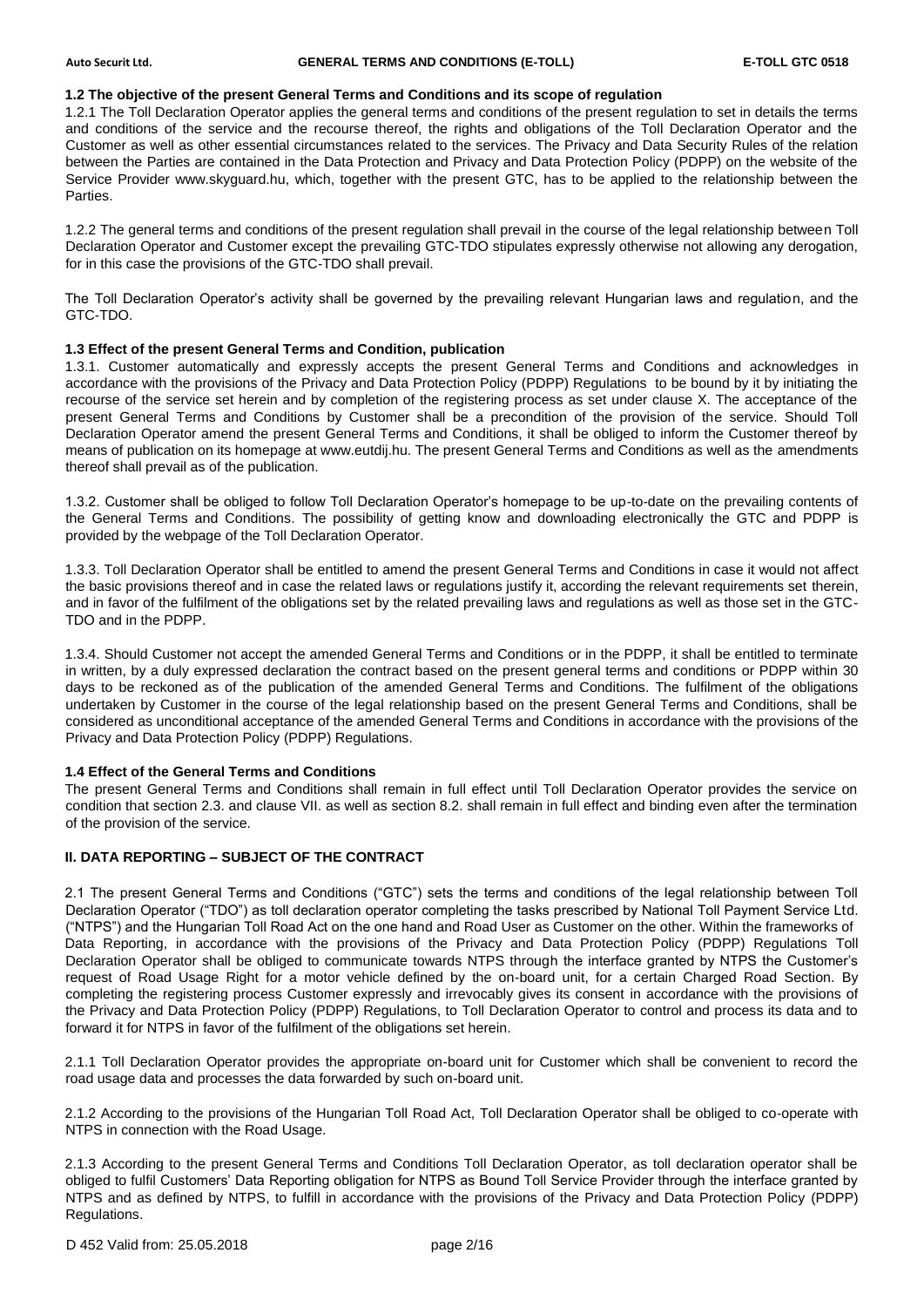2.1.4 The Road Usage Right is granted for Customer by NTPS according to the Data Reporting or Fine Alert performed by Toll Declaration Operator. Toll Declaration Operator shall be obliged to prepare the Data Reporting on the base of the Data provided by Customer. The Road Usage Right shall exclusively be granted for Customer in case the Toll is pre-paid, Customer shall be obliged to bear exclusive responsibility to have the sufficient amount available on its account to have the amount of the Toll settled as well as to have the number of the axles and every other parameters to be set by Customer valid. The setting of the number of the axles, the operability of the On-Board Unit, etc. shall be ascertained by Customer prior to each departure as well as even on the way if possible. Should any failure be perceived, it shall be announced forthwith to Toll Declaration Operator and the Road Usage shall either be intermitted, or in case of continuation of the Road Usage, Route Tickets shall be purchased for the Road Usage during the period until the failure is not parried. The definition and modification of the number of the axles by means of the On-Board Unit is exclusively possible after having been noticed by Toll Declaration Operator thereof. CUSTOMER SHALL BE OBLIGED TO ACT ACCORDING TO THE REASONABLE CONDUCT UNDER THE CIRCUMSTANCES IN FAVOR OF AVOIDANCE OF FINES, INTER ALIA CUSTOMER SHALL BE OBLIGED TO CONTROL REGULARLY ON A SHORT TERM BASIS THE AMOUNT OF THE TOLL SETTLED, THE BALANCE OF THE CHARGE-ACCOUNT TO VERIFY WHETHER THE AMOUNT OF THE TOLL DUE ON THE BASIS OF THE TOLL ROAD USAGE HAS BEEN DEBITED. SHOULD ANY DIFFERENCE BE PERCEIVED BETWEEN THE REAL ROAD USAGE AND THE DATA OF THE CHARGE-ACCOUNT, OR SHOULD CUSTOMER BE NOTICED BY TOLL DECLARATION OPERATOR THAT THE ON-BOARD UNIT DOESN'T FUNCTION, OR DOESN'T FUNCTION ACCORDINGLY, CUSTOMER SHALL BE OBLIGED TO GET AHOLD OF TOLL DECLARATION OPERATOR (THROUGH THE TELEPHONE NUMBERS SET IN SECTION 8.5.) AND TO INTERMIT THE ROAD USAGE UNTIL THE FAILURE IS NOT PARRIED, OR PURCHASE ROUTE TICKETS FOR THE LAWFUL CONTINUATION OF ROAD USAGE. CUSTOMER SHALL BE OBLIGED TO SEND FORTHWITH THE PURCHASED ROUTE TICKETS BY E-MAIL TO TOLL DECLARATION OPERATOR.

Customer shall bear all responsibility with respect to the definition of the due Road Usage Right and to its maintenance, especially after the Fine Alert. The legal possibility of the definition and modification of the adequate number of the axles shall be available exclusively after the entering into effect of such stipulations of the GTC-TDO. The rules of the definition of the number of the axles are set in detail by the GTC-TDO.

2.1.5 Toll Declaration Operator shall act towards NTPS as Customer's toll declaration operator, by this quality it shall be the performance partner on behalf of Customer to have the Road Usage Right granted, and so shall be obliged to make declarations in Customer's name, instead and on behalf of Customer within the frameworks of the Data Reporting required to be performed for Client's Toll Declaration profess in accordance with the provisions of the Privacy and Data Protection Policy (PDPP) Regulations. During the fulfilment of its obligations, Toll Declaration Operator shall provide technical support related to Toll Declaration for Customer in such a way that it provides On-Board Unit, and forwards electronically for NTPS the data provided by Customer about the Road Usage of every single Tolled Road Section in connection with the used On-Board Unit.

2.1.6 Customer hereby expressly authorizes Toll Declaration Operator and hereby expressly gives its consent to provide for the Data Reporting and Fine Alert for NTPS required for the Toll Declaration – so to control and to process the necessary Data in accordance with the provisions of the Privacy and Data Protection Policy (PDPP) Regulations.

2.1.7 On the base of Section 6. § clause (8) of the Toll Road Act and according to the contract concluded by and between Customer and Toll Declaration Operator, Toll Declaration Operator shall be responsible according to the provisions of the Hungarian Civil Code (with respect in particular to the stipulations of the culpability) towards Customer for the eligibility for the proper operation related directly to the Data Reporting of the On-Board Unit granted by Toll Declaration Operator and for the forwarding of the Toll Declaration. Should the specifications of the Road Usage Right, the technical background of the Data Reporting respectively the system requirements (hereinafter collectively referred to as: Requirements) be amended following the delivery of the On-Board Unit for Customer, Customer shall be responsible to have at its disposal an On-Board Unit which corresponds to such amended Requirements. Toll Declaration Operator shall be entitled to suspend the registration of the On Board Unit not corresponding to the amended Requirements, according to the provisions set in section V.

2.1.8 Customer hereby acknowledges that Toll Declaration Operator shall be obliged to recompense the fines imposed due to less Road Usage Right as established by NTPS, or to reimburse the Toll exceeding the actual road usage for Customer exclusively in case it stems provably and exclusively from the inaccurate or defective Data Reporting of Toll Declaration Operator, and Toll Declaration Operator shall exclusively be actionable therefore. Should Toll Declaration Operator be responsible provably only partially for the fine or the overpayment, it shall only be obliged to recompense or reimburse to the extent of its interaction.

2.1.9. The Skipping Session Matching as defined in the GTC-TDO may occur exclusively in Customer's sphere of interests too (e.g. switching off and on of the On-Board Unit; not appropriate allocation of the On-Board Unit; undue influence of the operating of the On-Board Unit), which occurrences cannot be detected by Toll Declaration Operator in its system, so Toll Declaration Operator shall not be liable therefore. However, Toll Declaration Operator shall be obliged to notify Customer in case it detects in its own system any event of Skipping Session Matching in order to make for Customer possible to explore the default itself as far as possible, and in case it is necessary, to ask for Toll Declaration Operator's intervention. Customer hereby declares to be aware of the fact that the system operated by Toll Declaration Operator is regularly audited by NTPS in order to assure the service level defined by NTPS, therefore should any GSM or GPS default occur, it shall not automatically be qualified as Toll Declaration Operator's actionable technical default.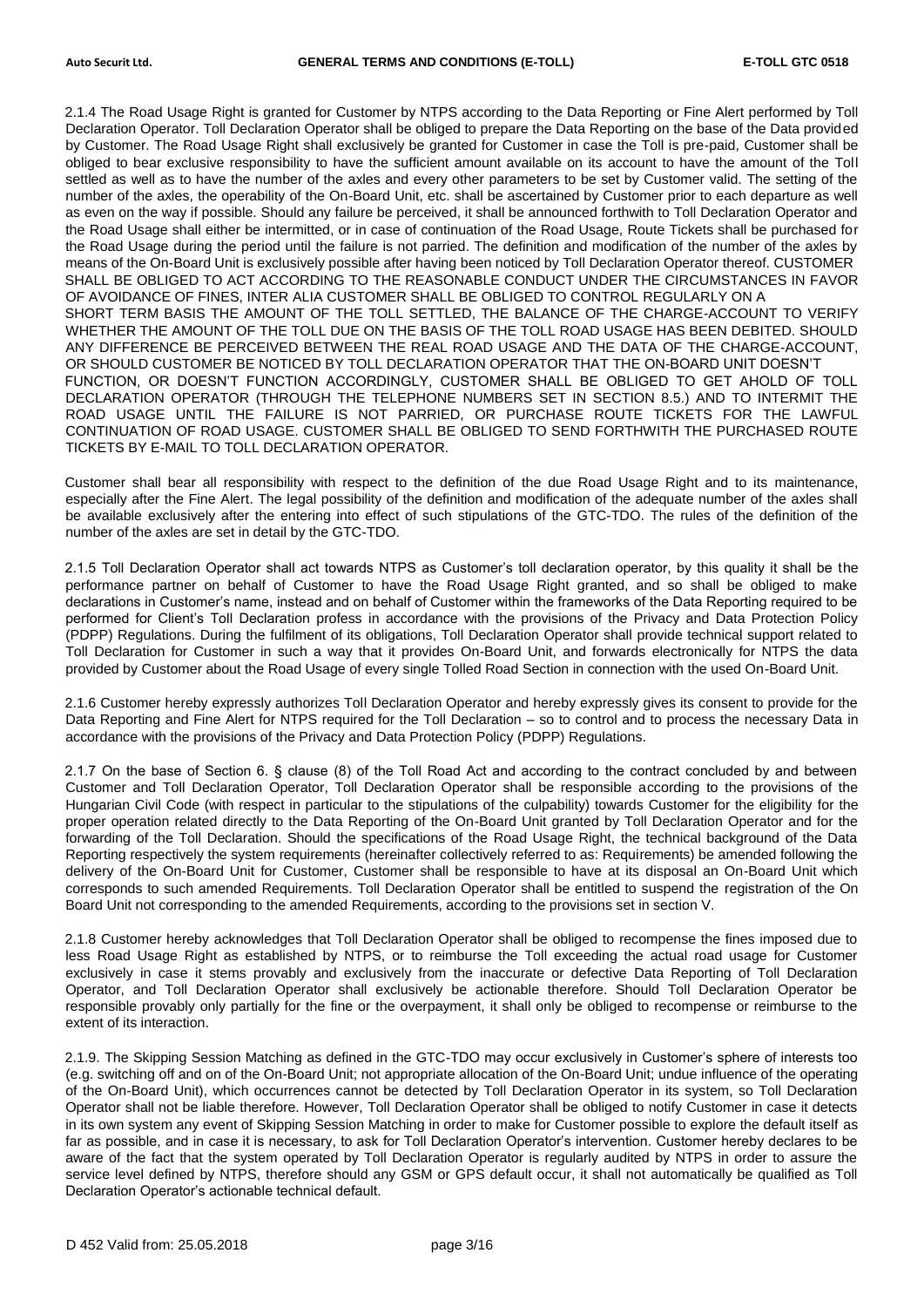2.1.10. In case of Skipping Session Matching, the entitlement of right of enforcement of any eventual claim shall be commenced only in compliance with the formal requirements of the proceeding set below, in case the possibility of examination of the eventual failure has been granted for Toll Declaration Operator.

2.1.11. Toll Declaration Operator hereby undertakes to dispose permanently of such liability insurance until the present regulation is in force which covers such damages of Customer defined in the present regulation, which shall be borne by Toll Declaration Operator.

2.1.12. Shall Customer lodge complaint against the toll declaration operators' activity of Toll Declaration Operator (in particularly in relation with the requisition of Road Usage Right, or with operation of the On-Board Unit used therefore) at Toll Declaration Operator, Toll Declaration Operator shall be obliged – in case NTPS' cooperation is not required to investigate substantially such complaint – respond the complaint within 5 working day to be reckoned as of the submission of the complaint without respect to the fact whether the complaint has been submitted orally or in written.

2.1.13. Shall Customer lodge complaint at Toll Declaration Operator against Toll Declaration Operator's activity of toll declaration operator (in particularly in relation with the requisition of Road Usage Right, or with operation of the On-Board Unit used therefore) and NTPS' cooperation is required to investigate substantially such complaint, Toll Declaration Operator shall be obliged to forward in written the complaint for NTPS at NTPS' e-mail address (bkcc@nemzetiutdij.hu). NTPS shall be obliged to submit the results of its survey for Toll Declaration Operator within 5 working days to be reckoned as of the lodgment of such complaint. Toll Declaration Operator shall be obliged to notify Customer directly in writing on the substantial results of the examination of the complaint on the base of NTPS' survey, and so shall be obliged to send it simultaneously in writing for NTPS too.

2.1.14. Should Customer lodge complaint at NTPS, and in NTPS' opinion Toll Declaration Operator's co-operation is necessary for the substantial investigation of such complaint, NTPS shall be obliged to send the claim for Toll Declaration Operator. Toll Declaration Operator shall be obliged to notify NTPS in writing about the results of examination performed by it within 5 working days to be reckoned of the receipt of the complaint, and NTPS shall thereafter notify Customer directly in its own name in writing about the results of the investigation, and so shall be obliged to send it simultaneously in writing for Toll Declaration Operator too.

2.1.15. Toll Declaration Operator shall be obliged to register the complaints lodged according to clauses 2.1.11. – 2.1.13., and shall keep the main data related to the complaints permanently up-to-date (in particularly the status thereof and whether the complaint has been, and in case it has, when and how has it been answered.).

2.1.16. Shall Customer and NTPS expressly require it so – independently of the provisions set in clauses 2.1.12. – 2.1.14. – Toll Declaration Operator shall be obliged to liaise with NTPS the manner of the handling of the complaint.

2.1.17. Toll Declaration Operator shall be obliged to perform the services for Customer according to the terms and conditions set below and the present General Terms and Conditions. The contractual provisions related to other services not stipulated by the present General Terms and Conditions, shall be set in the service contracts concluded for such purposes, and which provisions shall not be affected by the present General Terms and Conditions.

2.1.18. Customer shall be entitled to access to services only with the parameters given by Toll Declaration Operator.

2.1.19. The Customer's consent required for the usage of Data Reporting within the frameworks of the Toll Reporting shall be obtained from Client by NTPS. NTPS shall be entitled to intermit to grant to Customer the Road Usage Right on the base of the Data Reporting according to the Toll payment contract, and in such cases NTPS shall be entitled as well to intermit the control of the Data Reporting.

2.1.20. Toll Declaration Operator shall be obliged to forward the Data Reporting for NTPS in accordance with the provisions of the Privacy and Data Protection Policy (PDPP) Regulations as Bound Toll Service Provider, on the base whereof NTPS shall be obliged to collect the Toll directly from Customer on behalf of Toll Charger.

2.1.21 By ordering the E-toll Service, the Customer expressly authorizes the Declaration Operator and gives its consent to forward the Fine Alert notifications and details to the communication number set in the NTPS system (in the page of [www.hu](http://www.hu-go.hu/)[go.hu\)](http://www.hu-go.hu/). The Client is obliged to ensure that all E-toll assistant service related vehicles have continuously available communication's numbers.

2.1.22 The Client acknowledges that the Declaration operator takes no responsibilities regarding any amount of fine due to any possible communication error during the sending of the Fine alerts (including if the announced phone number is unavailable for any reason).

# **2.2 The effect of the service – foundation of Customer legal relationship and its amendment**

2.2.1. Toll Declaration Operator shall be obliged to perform the services for Customer after the Commencement Date, as of the date of the successful registration as set in detail in section X. Customer's legal relationship shall be founded by the registration using the registration number and the PIN code to be found on the last page of the present General Terms and Conditions when Customer shall accept and acknowledge the terms of the present General Terms and Conditions in accordance with the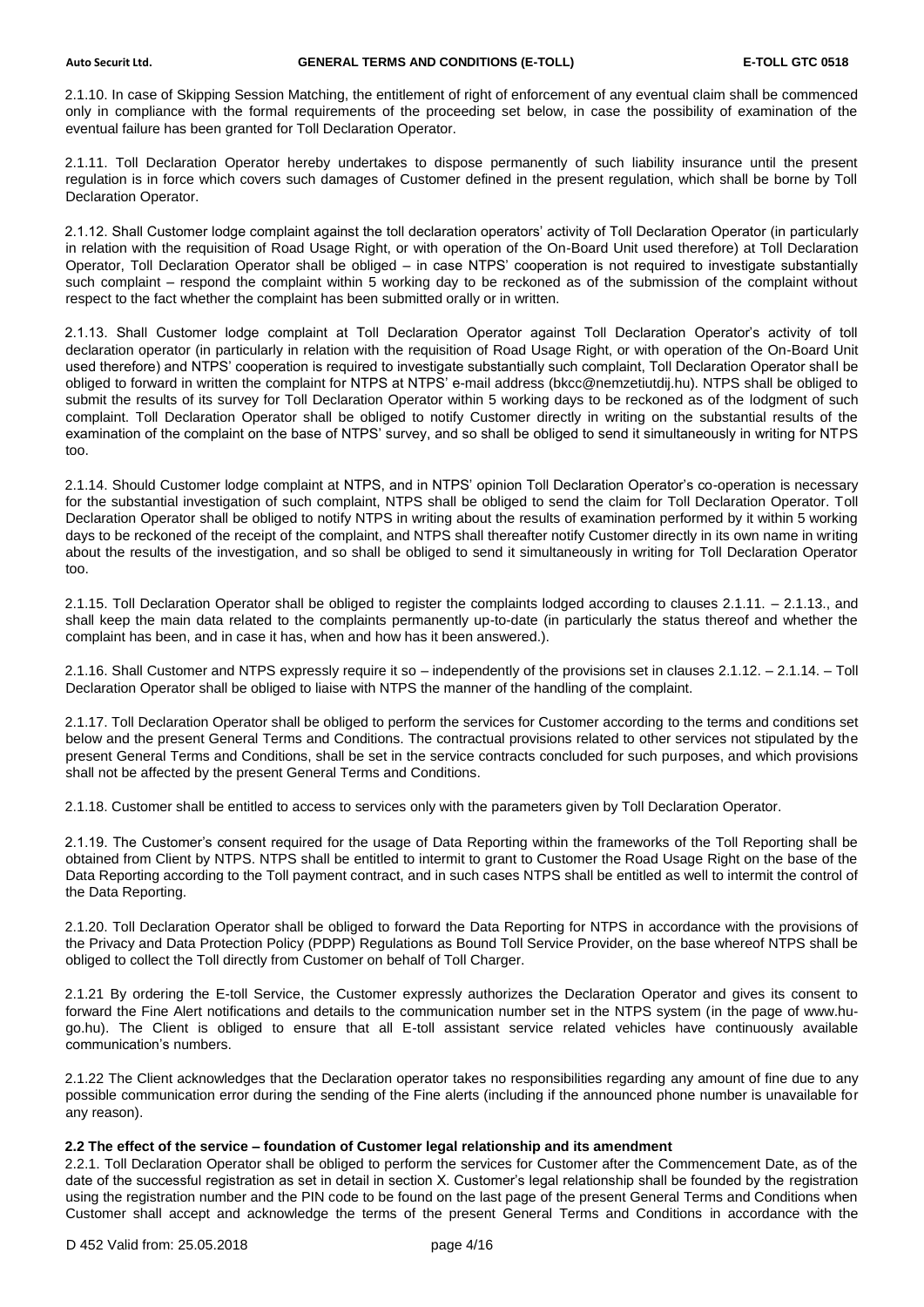provisions of the Privacy and Data Protection Policy (PDPP) Regulations as completely binding for itself. SHOULD CUSTOMER NOT ENTIRELY ACCEPT THE PROVISIONS OF THE PRESENT REGULATION, THE REGISTRATION SHALL NOT BE DONE!

2.2.2. The present contract enters into force for an indeterminate duration.

2.2.3. Toll Declaration Operator hereby reserves the right to amend any element of the system in case by means of the newly employed technical solution the same level of service is to be assured as by means of the preceding technical solution.

2.2.4. The Customer's legal relationship is to be amended either according to the related Service Contract in writing, or according to the general rules of the civil law orally or by implicit conduct in case the other party acknowledged it expressly in written in accordance with the provisions of the Privacy and Data Protection Policy (PDPP) Regulations, except the present contract provides otherwise. Toll Declaration Operator shall be obliged to provide the service 24/7 permanently, without limitation in time except the present General Terms and Conditions provides otherwise.

2.2.5. Toll Declaration Operator hereby declares that the price of the On-Board Unit contains the due GSM and communication fees for 24 months to be reckoned as of the registration, and that Toll Declaration Operator does not charge extra fees for the Data Reporting towards Customer.

# **2.3. Data protection**

2.3.1 Customer hereby gives consent to Toll Declaration Operator to control and process Customer's personal data for the Data Reporting's purposes, and that Toll Declaration Operator shall be entitled to control and process them in accordance with the provisions of the Privacy and Data Protection Policy (PDPP) Regulations during the period of prescription of any and all payment obligations, and to forward them to NTPS within the frameworks of Data Reporting.

2.3.2. Toll Declaration Operator shall be obliged to preserve the Customer data forwarded by the On-Board Unit to the Processing System within the activities of the toll declaration operator for 2 years to be reckoned ad of their record by Toll Declaration Operator in accordance with the provisions of the Privacy and Data Protection Policy (PDPP) Regulations.

2.3.3. Should NTPS notify it for Toll Declaration Operator during the defined period of preservation related to a certain Customer that a complaint management or other legal remedy proceeding is pending, Toll Declaration Operator shall be obliged to preserve the affected Customer Data until the conclusion of such complaint management or other legal remedy proceeding in accordance with the provisions of the Privacy and Data Protection Policy (PDPP) Regulations.

2.3.4. Upon NTPS' request, Toll Declaration Operator shall be obliged to transfer Customer data during the data preservation period stored in the Processing System to NTPS, particularly in the following cases and the following purposes in accordance with the provisions of the Privacy and Data Protection Policy (PDPP) Regulations:

- a) Complaint management proceeding proceeded by or with the participation of NTPS, in order to examine the grounding of Customer's complaint;
- b) Debate between NTPS and Customer with the objective of the payment of the Toll, in order settle such debate;
- c) Other debate between NTPS and Customer, related to the Road Usage Right, in order to settle such debate.

2.3.5. Listing of Customer's data stored by NTPS, and shareable with Toll Declaration Operator

- a) Toll Declaration Operator's name;
- b) The identification number of the registered On-Board Unit;
- c) Data necessary to identify Customer;
- d) The following data of the vehicle: registration number, ensign, emission class, minimal axe number, weight; mobile number for the communication;
- e) Date of arrival of Data Reporting and the data of the required and granted Road Usage Right.

2.3.6. Toll Declaration Operator shall ensure that no trade secret and personal data of the Toll Declaration Operator's performance partners and those of the Customer shall prevent the performance and the comprehensive completion of the audit under GTC-TDO, and the lawfulness of data transfer under the GTC-TDO.

2.3.7. Data processing and data transfer under the present General Terms and Conditions shall be performed by NTPS and the Toll Declaration Operator in compliance with the provisions of Act CXII of 2011 on Information Self-Determination and the Freedom of Information in order to fulfil the obligations related to the legal relationship set herein.

2.3.8. Customer hereby irrevocably gives consent, that NTPS – on the base of the legal relationship between NTPS and the Hungarian Transport Administration (hereinafter referred to as: HTA) – forward the data related to Toll payment, obtained electronically by Toll Declaration Operator for HTA, in accordance with the provisions of the Privacy and Data Protection Policy (PDPP) Regulations

2.3.9. Customer shall be obliged to estimate, acknowledge and accept the technical possibilities, risks and limits related to Road Usage Right – with respect in particularly to the contract concluded and communication by electronic means. Customer hereby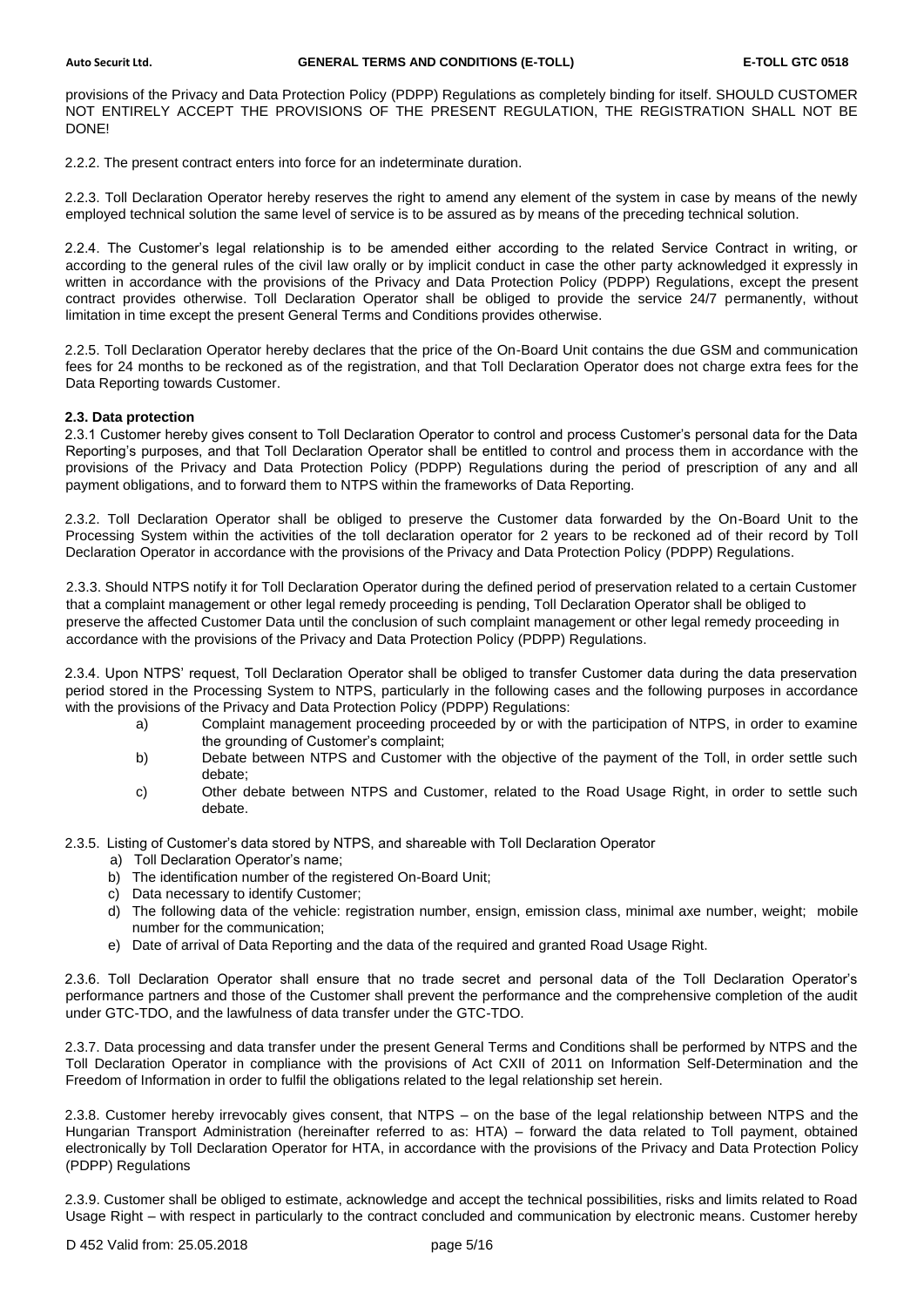declares to be aware of the fact that by having resort to the services under the present General Terms and Conditions it has resort to such services which services are granted by NTPS, that is a business association exclusively under state ownership, proceeding in public order and performing tasks with national economic emphasized importance and provides the services on the basis of designation of the law. NTPS shall be obliged to fulfil its obligations defined by the law, and to finance its activity from public funds according the prevailing regulations, and its revenues arising from this activity – such as the revenues from the use of services under the present General Terms and Conditions by Customer – shall be paid for the central government budget. With respect thereof the contractual fulfilment of the rights and obligations set in the present General Terms and Conditions shall be of capital importance with respect to the unperturbed and proper performance of the activities of NTPS, therefore the breach of the obligations set herein may cause such damages – either for NTPS or for any third parties, including the Hungarian state too – which is potentially able to reach the amount of the estimated revenue of NTPS' activity in the budget.

# **III . TOLL DECLARATION OPERATOR'S RIGHTS AND OBLIGATIONS**

### **3.1. Toll Declaration Operator's obligation of performance of the service and liability for the quality**

3.1.1. Toll Declaration Operator shall be obliged to provide the services permanently as of the successful activation of the Registration number at NTPS' webpage. Toll Declaration Operator shall be obliged to implement the necessary measures with due care during the performance in the interest of the assurance of the satisfactory quality of the Service in order to perform its activities as it is reasonable on behalf of Toll Declaration Operator under the circumstances. Within the frameworks thereof, Toll Declaration Operator shall be obliged to control persistently the system assuring the operation of the service, maintain, and in case of any eventual failure it repairs within the frameworks of the available technical possibilities.

3.1.2. Toll Declaration Operator shall not be liable neither for such damages which emerge from the deny or late delivery of any necessary inland or foreign magisterial mandate, power, vis maior or any other reason or fact occurring for a reason beyond its control, which is not attributable to Toll Declaration Operator nor for such damages which occur either for a reason which is attributable for Customer, or as result of the non-respect of any of the contractual stipulations of the general terms and conditions by Customer, or the late performance thereof.

3.1.3. Toll Declaration Operator shall not be liable for those damages which shall be borne by Customer as consequence of the withdrawal of Toll Declaration Operator's right to provide the services, or in case it is modified so that Toll Declaration Operator shall no longer be able to fulfil its obligations set in the present General Terms and Conditions thereafter. In this case the Service contract shall automatically be expired simultaneously at the moment of the withdrawal or such modification.

3.1.4. Toll Declaration Operator shall not be liable for the performance in conformity with the contract in case the services are used by Customer in violation of the instructions of the User's guide.

3.1.5. Toll Declaration Operator shall be obliged to provide for Customer free customer service support related to the availability of the services. Training, strategic planning, installation, reparation of Customer's hardware and software, maintenance, troubleshooting due to improper use, preparing Customer's vehicle for the reception of the services are not included. Toll Declaration Operator shall be entitled to claim fee if such services are needed.

3.1.6. Toll Declaration Operator shall be obliged to control and to process Customer's data according to the prevailing data protection regulations. Parties shall be obliged to keep confidential every data and other information became known by the other Party.

3.1.7. Toll Declaration Operator shall dispose of adequate liability insurance for an amount as required by NTPS. The requirements defined by NTPS towards the liability insurance are defined in GTC-TDO.

3.1.8. During the performance of the present General Terms and Condition, the official communication shall be maintained by the contacts registered at NTPS' official website (www.hu-go.hu), Toll Declaration Operator shall be obliged to send its statements in all cases to the addresses defined there. Unless otherwise prescribed by the present General Terms and Conditions or by the GTC-TDO, communications shall not be considered to be official communication, which are not expressly qualified to be effective by the prevailing regulations, so Customer shall not be entitled to base any right or claim thereon. In the course of the performance of the present General Terms and Conditions solely those statements shall be considered to have legal effect which are addressed to and made by the persons and to the contacts which are registered by Customer. Information communicated by Toll Declaration Operator's support shall not be effective until such communication is not communicated by Toll Declaration Operator to Customer pursuant to the provisions of the present General Terms and Conditions or the GTCTDO.

# **3.2. Toll Declaration Operator's responsibility**

The provisions of the document to be found at NTPS' official website called General Terms and Conditions of Individual Agreements on Data Reporting by Toll Declaration Operators, and those of the present General Terms and Conditions shall prevail concerning the terms and conditions of Toll Declaration Operator's liability for damages arising out of the defaults of the services or those from the On-Board Unit. Toll Declaration Operator shall be liable towards Customer according to the provisions of the Civil Code of liability for damages (in particularly those of culpability) for the ability of proper operation of the On-Board Unit granted by it and for the Data Reporting. With respect to the possibility granted by section 6:152. §, and in accordance with the Civil Code, Parties hereby agree to exclude mutually the liability of their primary officers in case of any damages caused to the other Party in connection with this legal relationship.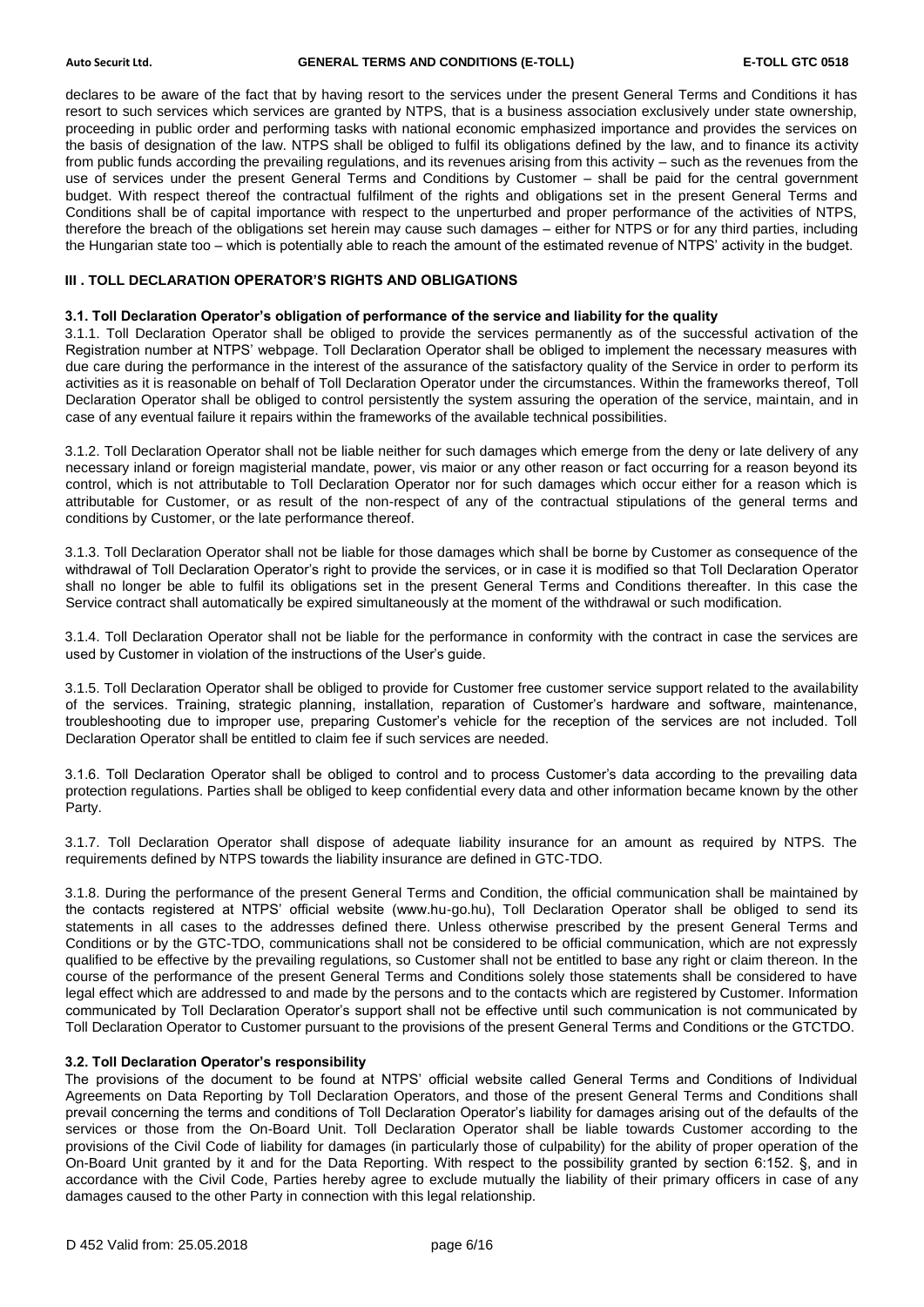With respect to the operation of the service by Toll Declaration Operator and to the On-Board Units used by Customer to have resort to the services, to the system of the service and the eventual fines, Toll Declaration Operator shall exclusively be liable towards Customer in case Toll Declaration Operator's culpability, the relation of cause and effect is to be established between the damage suffered by Customer and Toll Declaration Operator's conduct. Toll Declaration Operator hereby declares to be aware of the fact that the purpose of the services provided is to fulfil Customer's obligation of Toll Declaration. With respect to the system of the fines, and to the reasonable diligence of Customer in the course of the performance of the present General Terms and Conditions, Toll Declaration Operator's responsibility shall be restricted to the amount of the first of the fines imposed on the occasion of the same eventual failure.

# **3.3. Information**

3.3.1. Toll Declaration Operator shall be obliged to cooperate with Customer in the course of the contractual relationship with the object of the service, in order whereto it shall be obliged to inform Customer in the shortest time possible about the significant facts, circumstances and amendments.

3.3.2. At the termination and in the course of the performance of the contract, as well as on an ad hoc basis, Toll Declaration Operator shall be entitled to require information from Customer on experiences related to the service.

# **3.4. Skyguard support**

3.4.1. In order to satisfy Customer's pretensions related to the service, as well as in order to the adequate information of Customer, providing information and to assure proper information and support, Toll Declaration Operator ensures personal (in business hours), and 24h telephone dispatcher services.

3.4.2. Toll Declaration Operator reserves the right to make recordings of the phone calls of the phone numbers publicly made known. The caller party shall be informed thereof in all cases before the recording in accordance with the provisions of the Privacy and Data Protection Policy (PDPP) Regulations. Should the caller not give its consent to the recording, the case shall solely be handled personally in accordance with the provisions of the Privacy and Data Protection Policy (PDPP) Regulations. Upon the caller's request, Toll Declaration Operator shall provide the recording at its disposal within the time of its storage. The recordings shall be stored for 3 months.

#### **3.5. Protection of interests**

Toll Declaration Operator ensures the most complex protection possible of Customer's interest according to the related and prevailing laws and regulations.

#### **3.6. Toll Declaration Operator's further obligations**

3.6.1. Toll Declaration Operator shall ensure for Customer the related information about the operation and usage of the On Board Unit granted to it to be permanently available at its website (www.eutdij.hu).

3.6.2. Toll Declaration Operator shall arrange for proper preparation of each employee, proxy, contractor and other performance assistances serving toll declaration operator's activity.

3.6.3. Toll Declaration Operator shall abstain from making statements towards Customer on behalf of NTPS which could be considered as commitment on behalf of NTPS.

3.6.4. Toll Declaration Operator shall be obliged to keep records of contracts and facts related to the performance of the services and which are substantial in respect of en eventual debate.

#### **IV. Customer's rights and obligations**

#### **4.1. General obligations**

4.1.1. Customer shall be obliged to ensure the availability of hardware ready for operation suggested by Toll Declaration Operator

4.1.2. Customer shall be obliged to apply the services for lawful purposes and in a lawful manner. It is strictly forbidden to use the services in relation with any business or personal confidence, criminal law, or any other manner susceptible thereto on the base of the prevailing Hungarian and international laws and regulations. Toll Declaration Operator excludes any possible related responsibility entirely even towards third persons with respect to the fact that it has no opportunity to supervise in any way the data traffic.

4.1.3. The burden of proof shall be shared between Customer and Toll Declaration Operator. Shall Customer suffer any damage, it shall be obliged to evidence its damage, its amount and the relation of cause and effect in connection with damages originating therefrom (in particularly that it has respected the governing rules and the On-Board Unit has benne used according to User's guide and the present General Terms and Conditions), whereas Toll Declaration Operator shall be obliged to prove that its conduct has not been unlawful as well as reasonable and customary conduct under the given circumstances, or in case it is unlawful, it is not chargeable.

4.1.4. Toll Declaration Operator shall not be liable for any indirect damages.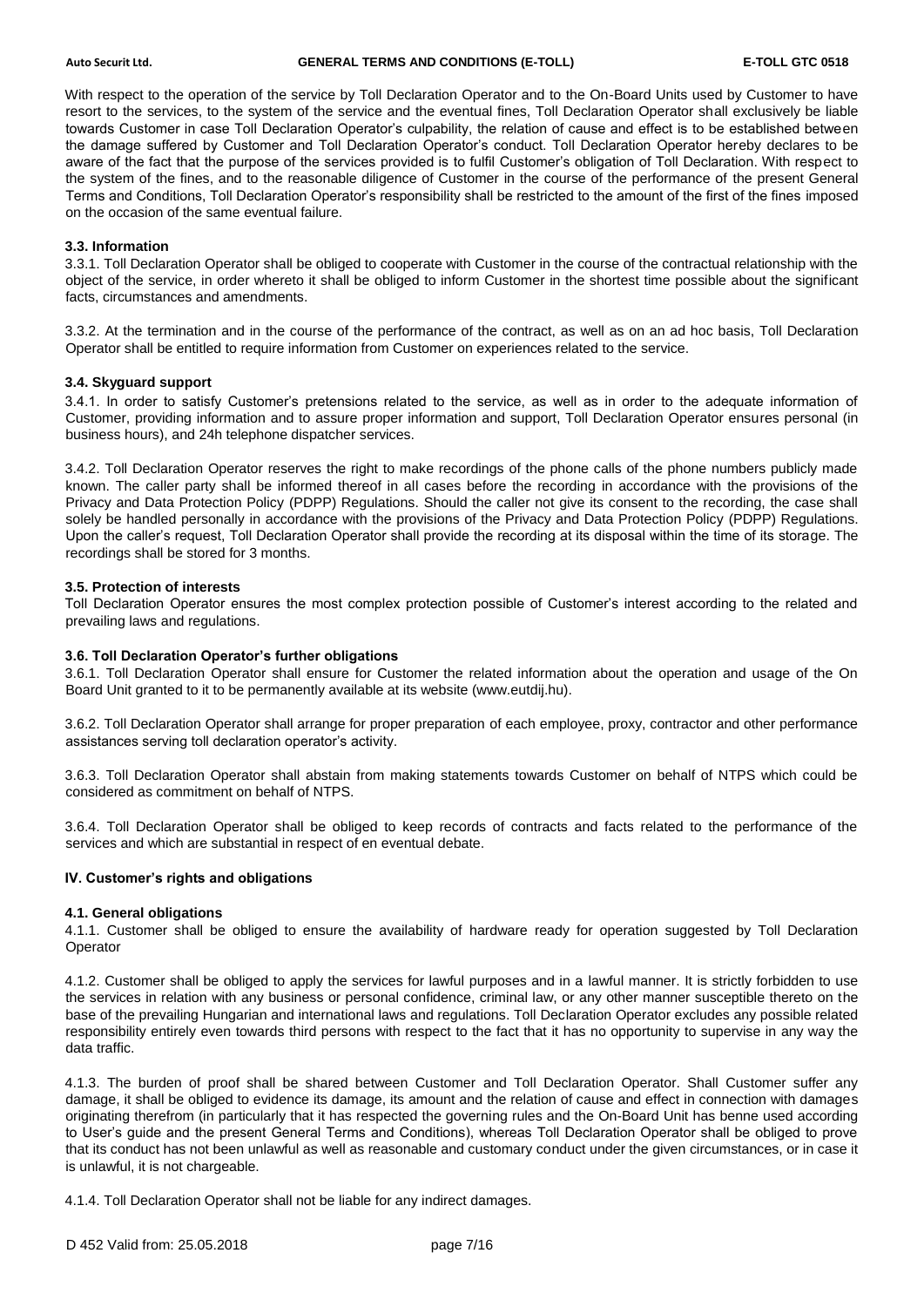4.1.5. Should Customer apply the services for more than one vehicle, and should the present General Terms and Conditions be breached in connection with any of its vehicles, Toll Declaration Operator shall be entitled to adopt the applicable sanctions with immediate effect in respect of each vehicle of Customer.

4.1.6. Customer shall be obliged to provide for the actual real ability to the use of Toll Road system prior to the usage of the Tolled Road Sections according to government decree nr. 209/2013. (VI.18.), within the frameworks whereof Customer shall dispose of such functioning On-Board Unit using the data of the vehicle according to the actual Road usage, which corresponds to the stipulations of the contract concluded by and between Toll Declaration Operator, and does not figure on the list of OnBoard Units declared to be void; as well as which device has not been affected by such intervention which could result in jeopardizing or hindering the proper operation of Toll Collection or Toll Control, in the lack whereof Customer shall be obliged to purchase Route Ticket according to the actual and real Road usage.

4.1.7. Customer shall be obliged to provide for the permanent operational capacity of the On-Board Unit pursuant to stipulations set under clause 4.1.6. during the usage of Tolled Road Sections according to government decree nr. 209/2013. (VI.18.), and for that the device shall operate on the basis of the substantial parameters with respect to the Toll Collection.

4.1.8. Prior to having started to use the Tolled Road Sections according to government decree nr. 209/2013. (VI.18.), Customer shall be obliged

a) transfer for Bound Toll Service Provider or its representative the data necessary to register the vehicle;

b) provide for the installation of the appropriate On-Board Unit into the vehicle according to the terms of contract concluded by and between Bound Toll Service Provider and Customer;

c) furnish information to the driver of the vehicle on rules of the handling and the usage of the On-Board Unit

#### **4.2. Obligations related to the On-Board Unit; Customers liability for damages**

4.2.1. The On-Board Unit and the software running thereon is created by such individual settings the usage rights whereof shall entitle Customer only for the purposes of the fulfilment of the obligations under the present General Terms and Conditions, and which usage rights shall entitle Customer to use the services provided within Toll Declaration Operator's network. In case of breach of the present obligation, Customer shall be obliged to reimburse the damage suffered by Toll Declaration Operator. The intellectual property rights of the On-Board Unit, and the software running thereon beyond the extent as set herein-above shall entitle exclusively Toll Declaration Operator, Customer shall not be entitled to use them for other purposes or in other way as set herein-above. The breach of the obligations set herein shall be considered as serious breach of contract and Customer shall bear all damages suffered by Toll Declaration Operator. The intellectual property rights of the software running on the On-Board Unit, those of the On-Board Unit and every individual solutions shall entitle Toll Declaration Operator, Customer hereby acknowledges therefore that it shall be obliged to exercise its rights granted by Toll Declaration Operator in favour of the usage of the system pursuant to the stipulations set herein. Customer hereby declares to be aware of the fact that as a consequence of the breach of the obligations set in the present clause, it may cause damages to Toll Declaration Operator of an amount, which could cause impossibility of performance of the division providing the services under the present General Terms and Conditions.

4.2.2. Toll Declaration Operator hereby undertakes a 12 months term warranty for the On-Board Unit granted for Customer which shall be reckoned as of its delivery. The warranty shall not prevail for the batteries. Claims shall be enforced during the warranty period in possession of the warranty card and the invoice issued by Toll Declaration Operator to evidence the existence of the valid warranty related to the affected device.

Unless otherwise stipulated a longer warranty period by the prevailing laws and regulations, the term of warranty shall be 3 months for the exchanged component to be reckoned as of its exchange without respect to the original term thereof. The stipulations set under Section 308. § Clause (3) of the Civil Code [Section 6:163. § Clause (5) in the new Civil Code] shall not be applicable in the course of the legal relationship governed by the present General Terms and Conditions. The warranty shall cover the On-Board Unit granted by Toll Declaration Operator to Customer under the present Terms and Conditions.

4.2.3. Shall Customer execute any kind of interventions to the On-Board Unit delivered by Toll Declaration Operator, or to the emplacement of the installed On-Board Unit (included but not limited to the influencing in any manner the ability of signalling of the device), and influences the quality of the service thereby, or causes damages in any manner for Toll Declaration Operator, Toll Declaration Operator shall be entitled to consider it as the breach of the service contract and shall be entitled to terminate the present contract with immediate effect and to claim damages from Customer. Any intervention related to the On-Board Unit made by Customer – without respect to its effect – shall result in the termination of Toll Declaration Operator's obligation of warranty and responsibility for the proper quality of the performance of the services.

4.2.4. Toll Declaration Operator shall not be liable for damages originating in Customer's action of attachment of supplementary devices without having Toll Declaration Operator informed thereof and without having Toll Declaration Operator's consent thereto, which deteriorates the quality of the Services or the network, and in which case Toll Declaration Operator shall be entitled to claim damages from Customer.

4.2.5. The failures or wastes, as well as the incapacitation of proper or operational use of the On-Board Unit emerging due to any cause falling within the sphere of interest of Customer or in case Customer shall be liable therefore, Toll Declaration Operator shall not be obliged to repair or exchange thereof. In such cases Toll Declaration Operator shall be entitled to claim damages from Customer.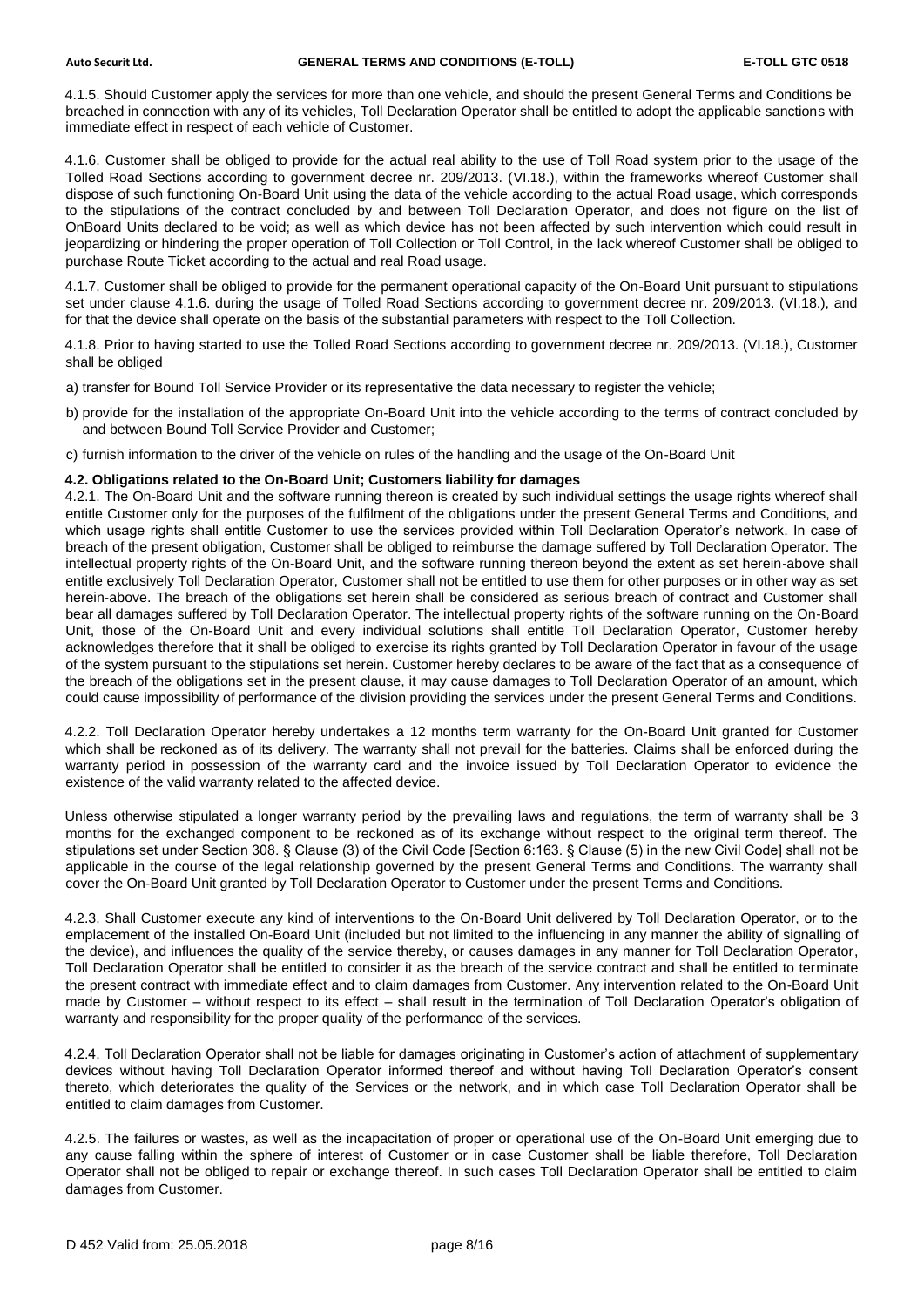4.2.6. Customer shall be obliged to treat the On-Board Unit according to the instructions set in the user's guide (enclosed hereto), and Toll Declaration Operator shall not be responsible for any eventual damages arising from the improper treatment. TOLL DECLARATION OPERATOR EXPRESSLY WARNS CUSTOMER THAT IN CASE THE DEVICE DETECTS ANY FAILURE OF THE COMMUNICATION (GPS, GPRS OR FAILURE OF THE DATA REPORTING), THE ON-BOARD UNITS EQUIPPED WITH STATUS INDICATOR GIVES SONIC AND/OR FLASHLIGHT NOTICE THEREOF IN A MANNER THAT SUCH NOTICES CAN ONLY BE TERMINATED BY SWITCHING OFF THE DEVICE OR THE REPARATION OF THE FAILURE. WITH RESPECT TO SUCH NOTICES CUSTOMER HEREBY EXPRESSLY ACKNOWLEDGES TO BE OBLIGED TO INTERMIT THE ROAD USAGE FORTHWITH EVEN IN CASE THE FAILURE HAS NOT YET BEEN RECOGNIZED AND THEREFORE NOT YET NOTIFIED BY TOLL DECLARATION OPERATOR ACCORDING TO THE PROVISIONS OF SECTION 4.6., AND THAT CUSTOMER SHALL BE OBLIGED TO PURCHASE ROUTE TICKETS IN ORDER TO HAVE THE ROAD USAGE RIGHT GRANTED. In these cases Customer shall be obliged to contact Toll Declaration Operator forthwith and to send the receipt of the Route Ticket to Toll Declaration Operator, and shall be entitled nevertheless to claim damages suffered according to provisions of the GTC-TDO. Customer shall be exclusively be responsible to have every persons entirely informed thereof, and to respect these rules, who shall drive the vehicles subject to the present provisions

4.2.7. The SIM card of the On-Board Unit remains the property of Toll Declaration Operator, and it shall exclusively be used in the device. Every damages and costs arising out of the breach of the obligation set in the present Section shall be borne by Customer. Customer shall be obliged to return the GSM SIM card to Toll Declaration Operator within 5 days to be reckoned as of the termination of the legal relationship governed by the present General Terms and Conditions. The fees, charges and any other costs emerging from the use of the GSM SIM card despite of the provisions set herein shall be borne by Customer.

4.2.8. In case Customer intends to install the fixed On-Board Unit granted by Toll Declaration Operator into another vehicle, Customer shall be obliged to order the reinstallation from Toll Declaration Operator. The fee of the removal and the reinstallation of the On-Board Unit shall be settled according to the pricing list to be found at Toll Declaration Operator's official website (www.utdijfizetes.hu). In case Customer removes itself the On-Board Unit, or makes it removed by any third Party, Toll Declaration Operator shall be exempt from the liability in relation of the contractual quality of the service with respect to the fact that solely Toll Declaration Operator disposes of the necessary special competence to execute such removal and installations in a professional manner.

4.2.9. Should the On-Board Unit get out of order – either during the term of the warranty or thereafter – Customer shall be obliged to get it repaired exclusively by Toll Declaration Operator. In case of breach of this obligation, Toll Declaration Operator shall be exempt from warranty and liability related to the proper operation of the On-Board Unit.

The reparations shall be executed at one of the service stations designated by Toll Declaration Operator. Should the reparation be executed at the place determined by Customer, Toll Declaration Operator shall be entitled to fee in order to cover its costs emerging from the travelling expenses. The fee of the travelling expenses shall be settled according to the pricing list to be found at Toll Declaration Operator's official website (www.utdijfizetes.hu). The fee of the travelling expenses shall be due even during the term of the warranty.

4.2.10. The fee of the reparations due to defaults emerging after the term of warranty or during the term of warranty but for reasons out of the sphere of the warranty made at one of the service stations designated by Toll Declaration Operator shall be settled according to the pricing list to be found at Toll Declaration Operator's official website (www.utdijfizetes.hu). The fee of the travelling expenses shall be paid in case Customer wishes to get the failure repaired at another place than any of the service stations designated by Toll Declaration Operator.

4.2.11. Customer shall settle its payment obligations due as set herein-above according to the invoice and within 8 days to be reckoned as of the issue of the invoice issued by Toll Declaration Operator.

4.2.12. Toll Declaration Operator shall be entitled to terminate with immediate effect – with respect to the provisions of the GTC-TDO – the legal relationship under the present General Terms and Conditions in case Customer's default in fulfilment of its payment obligation exceeds 30 days in case Customer fails to settle accounts despite of Toll Declaration Operator's warning to it and to the possible legal consequences.

4.2.13. Should Toll Declaration Operator send notice (alert, warning, error message – included the signals of the On-Board Unit too) to Customer that according to data available in Toll Declaration Operator's system the Customer's On-Board Unit does not operate, or does not operate properly, Customer shall be obliged to interrupt the Road Usage or shall be obliged to purchase Route Tickets in order to have the Road Usage Right granted until Customer is not notified by Toll Declaration Operator that the failure has been averted. Customer shall exclusively be liable for any legal consequences emerging following the notice from the non-payment of the Toll. Customer shall be obliged to contact Toll Declaration Operator forthwith in order to have the failure averted and if necessary, Customer shall be obliged to make available the affected On-Board Unit for Toll Declaration Operator in order to have it repaired in the shortest term possible. The obligation of making the installed On-Board Unit available is to be completed by making the vehicle available.

D 452 Valid from: 25.05.2018 page 9/16 Customer hereby declares to be aware of the stipulations of the GTC-TDO on the claiming of the Route Tickets refund in case of used Tolled Road Sections by purchasing Route Ticket, notably that in case the Customer purchases a Route Ticket due to an individual on-board unit error report from the Toll Declaration Operator and then the Operator makes Data Reporting based on data retrieved from the on-board unit regarding one or more Toll Road sections of an identical route (hereinafter: extra data reporting due to an on-board unit error), then, at the request of the Customer, NTPS will credit/return to the Customer's account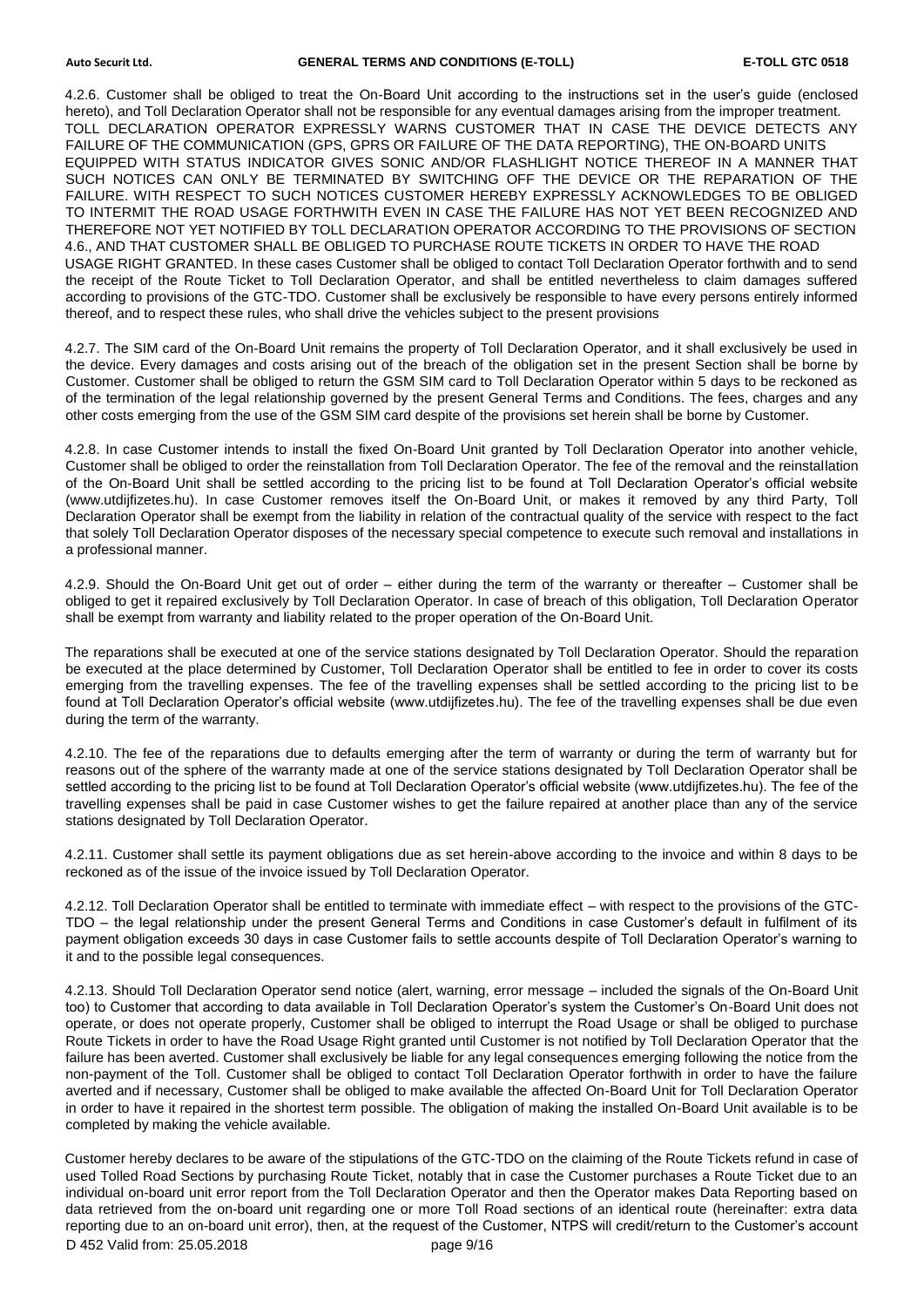the Toll for the same sections paid by the Customer on the basis of the Data Reporting. A Route consisting of the Road Sections disclosed in reported data can be considered as identical route if within the validity period of the purchased Route Ticket Data Reporting was received for at least 75% of the toll Road Sections and it cannot be established on the basis of all the received Data Reporting or Skipping Reports that the vehicle used the route of the Route Ticket multiple times. In this case, the Customer may request the refund within 45 days to be reckoned as of the validity date of the Route Ticket from NTPS by disclosing the data of the motor vehicle and the number of the Route Tickets. As a lump-sum fee of the crediting, NTPS shall be entitled to be paid 20% of the amount added to the balance but at least HUF 3000; this fee shall be borne by the Customer.

# **4.3. Customer's other statements**

4.3.1. Customer hereby declares to be entitled to enter into the Service Contract, and that there is no obstacles to its ability to contract.

4.3.2. Customer shall be obliged to disclose each valid data at the registration required therein in accordance with the provisions of the Privacy and Data Protection Policy (PDPP) Regulations. Customer hereby acknowledges that Toll Declaration Operator shall be obliged to provide the services on the base of these data.

4.3.3. Customer shall be obliged to report forthwith all changes in its Customer's data. Toll Declaration Operator shall not be liable neither for damages arising out of the failure of such report, nor for its defective or late performance, however with respect to Customer's breach of contract, Toll Declaration Operator shall be entitled to demand compensation of the damages suffered related thereto.

4.3.4. Should the vehicle subject to the service get out of order, get damaged, and the damage affects the On-Board Unit, Customer shall be obliged to report it to Toll Declaration Operator and to submit the On-Board Unit device at Toll Declaration Operator's disposal at the agreed place and time in order to have it inspected.

# **4.4. Amendments in Customer's person**

Customer shall not be entitled to transfer its rights arising out of the service contract to any third persons without the prior written consent of Toll Declaration Operator.

# **4.5. Co-operation and information**

4.5.1. During the contractual relationship based on the service, Customer and Toll Declaration Operator shall be obliged to cooperate. In favor thereof they shall be obliged to inform each other on the substantial facts, circumstances and changes related to the services.

4.5.2. Parties shall be obliged to disclose to each other every data all information which are necessary to provide the services according to the contract.

4.5.3. Customer shall be obliged to inform Toll Declaration Operator in case of any kind of any changes affecting Customer's person, legal status, management. Customer shall be liable in case of failure of this obligation.

4.5.4. In favor of prevention or mitigation of damages Customer hereby undertakes to inform Toll Declaration Operator forthwith in case Toll Declaration Operator's service is not properly provided according to the provisions of the GTC-TDO.

4.5.5. Customer hereby acknowledges that the services are based on the On-Board Unit, therefore it shall be obliged to submit the On-Board Unit at Toll Declaration Operator's disposal in order to have it inspected at Toll Declaration Operator's warning at Toll Declaration Operator's seat or at another place agreed with Customer. The non-performance of this obligation shall exclude Toll Declaration Operator's eventual responsibility in case of any eventual damage. The costs of the technical inspection shall be borne by Toll Declaration Operator, the costs of the installed or exchanged parts after the term of warranty shall be borne by Customer.

# **4.6. The possibility of notification of error report**

4.6.1. Should an error emerge at a sole user of On-Board Unit, and should Toll Declaration Operator perceive it, it shall be obliged to notify it the contracted Toll Payer and/or Road User by means of e-mail, SMS and telephone. In such cases, the Road Usage shall be interrupted forthwith, and it shall not be continued until Toll Road Declaration Operator does not inform on the reparation of the error or in case of continuation of the usage of the road, Customer shall be obliged to purchase route tickets for the term of the error. Upon Customer's expressed written request, Toll Declaration Operator shall be entitled to refrain from sending the notifications by means of telephone and SMS due to an individual on-board unit error at Customer's own responsibility. Toll Declaration Operator informs Customer of the risks involved of the waiver of the notification, especially of the fact that fines to be imposed in case of the faulty On-Board Unit. In case Toll Declaration Operator refrains from sending the notifications upon Customer's request, the imposition of fines cannot be obstructed thereby, the fines or any other legal consequences arising out of the waiver of the notifications shall be borne by Customer.

4.6.2. Toll Declaration Operator shall be obliged to notify the Person to be notified of the resolved On-Board Unit error within 10 minutes of becoming aware of it, however, the Bound Toll Service Provider shall not be notified. Notice shall be sent by e-mail, SMS and telephone. The notice shall specify the time of the error resolution, a short description of the error and the registration number of the vehicle affected. The Toll Declaration Operator shall only be obliged to send a notice if based on the specific features of the On-Board Unit and the system the breakdown can undoubtedly or most probably be identified (for example in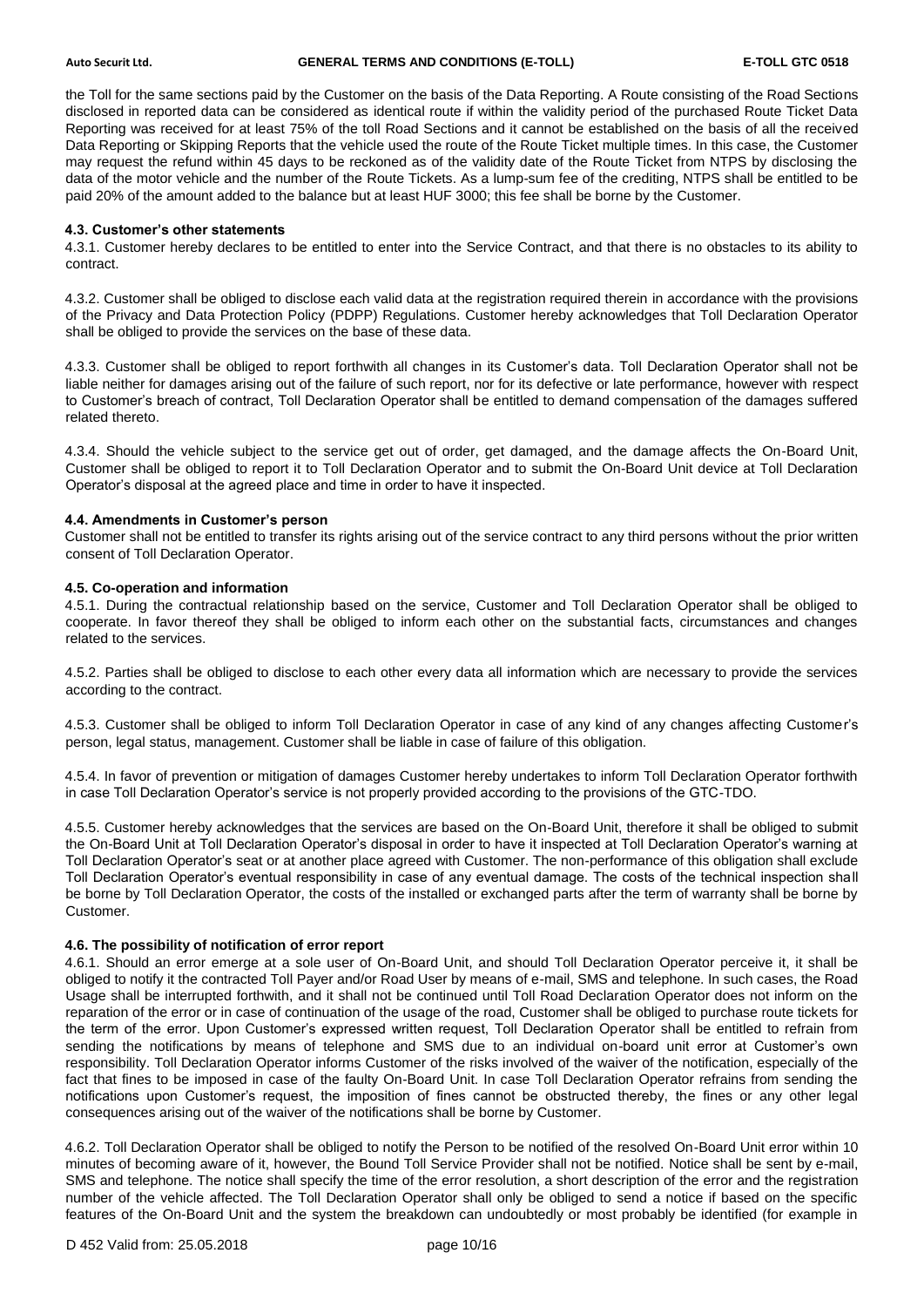case of a continuous On-Board Unit where no ignition is required for operation). Upon Customer's prior written request and at its risks the Toll Declaration Operator shall be entitled to refrain from sending the notices on errors affecting the On-Board Unit. As a condition precedent to this the Toll Declaration Operator shall notify Customer of the risks involved in not receiving the notice, including in particular of the possibility of being fined for the faulty On-Board Unit. In case Toll Declaration Operator refrains from sending the notifications upon Customer's request, the imposition of fines cannot be obstructed thereby, the fines or any other legal consequences arising out of the waiver of the notifications shall be borne by Customer.

4.6.3. The sample "Declaration of Waiver of notification" is published by Toll Declaration Operator, the liability of its acknowledgement and the submission of the request shall be borne by Customer. In order to waive notices Customer shall be obliged to submit this declaration properly filled and signed to Toll Declaration Operator – it shall be sent first by e-mail (ugyfelszolgalat@autosecurit.hu) or facsimile (+36 1 555 44 99) and then the original copy thereof by post (AUTO SECURIT Zrt., 1039 Szentendrei út 407). The requests are processed sequentially, which may last for a few days. The declaration is to be found here: [http://utdijfizetes.hu/dokumentumtar.](http://utdijfizetes.hu/dokumentumtar)

# **4.7. Proceedings in case of imposition of fine**

4.7.1. Should any fine be imposed for Customer, so shall Customer be obliged to examine it (e.g. on the base of the www.hugo.hu) whether the fine has been imposed due to a reason falling into its sphere of responsibility. Should Customer's examination not be efficient, or should Customer conclude that the fine has been imposed due to a reason which shall be actionable to Toll Declaration Operator, Customer shall be obliged to forward to Toll Declaration Operator the decision stating the fine. Should Customer conclude as result of its examination that the fine has been imposed due to a reason emerging within Customer's sphere of interest (i.e. in case of a missed action after a Fine alert), Customer shall refrain from sending the decision to Toll Declaration Operator.

4.7.2. Customer shall be obliged to co-operate with Toll Declaration Operator in favor of the examination of the legality of the fine and the fulfilment of the obligation of mitigation the damage, within the frameworks whereof Customer shall be obliged to send the decision on the fine to Toll Declaration Operator within 3 days to be reckoned as of its receipt. Should Customer fail for any reason to fulfil its obligations set herein, Toll Declaration Operator's eventual responsibility related to fines imposed on the same legal ground shall be restricted to the amount of the first fine.

4.7.3. Should the vehicle affected by the fine be required to be examined, Customer shall be obliged to submit the On-Board Unit submit to Toll Declaration Operator' disposal (or the vehicle at a place defined by Toll Declaration Operator) in case the failure cannot be repaired by means of software access. Should Customer submit the vehicle at a place different from the place defined by Toll Declaration Operator, it shall be obliged to pay the travelling expenses for Toll Declaration Operator as set under Clause

# **V. Intermittence and suspension of the services**

5.1. Events beyond control and falling out of the sphere of interest of the affected Party shall be considered to be vis maior. Parties shall not be responsible for the non-, defective or late fulfilment of their contractual obligation in case the reason thereof is vis maior. In case of emerging any vis maior, the Party affected thereby shall be obliged to inform the other Party forthwith in written of the fact of the default, the expected term and the consequences thereof.

5.2. The effect of the contract shall be intermitted during the term of the vis maior in case it performance is not possible because of the vis maior.

### **5.3. Termination of the contract entered into by and between Toll Declaration Operator and Contracted Toll Payer, the suspension of the service, and the termination of Toll Declaration Operator's legal relationship related to Data Reporting**

5.3.1. Toll Declaration Operator shall be entitled to suspend the services or to terminate the present contract with Customer especially but not limited in case Customer belated fulfilment any of its payment obligations towards Toll Declaration Operator exceeds 30 days or the individual contract entered into by and between NTPS and Customer terminates for any reason.

5.3.2. The service shall be intermitted in case NTPS intermits Toll Declaration Operator's activity or the performance of the contract concluded with Toll Declaration Operator as well as in case the On-Board Unit granted by Toll Declaration Operator is intermitted or disabled by NTPS. The term of the intermittence shall correspond to the term of intermittence applied towards Toll Declaration Operator.

5.3.3. In case of intermittence as well of the restart of the services the provisions set in the GTC-TDO related to such proceedings shall prevail.

# **VI. Termination of the service contract**

6.1. The Service Contract shall be terminated in case the Parties agree accordingly.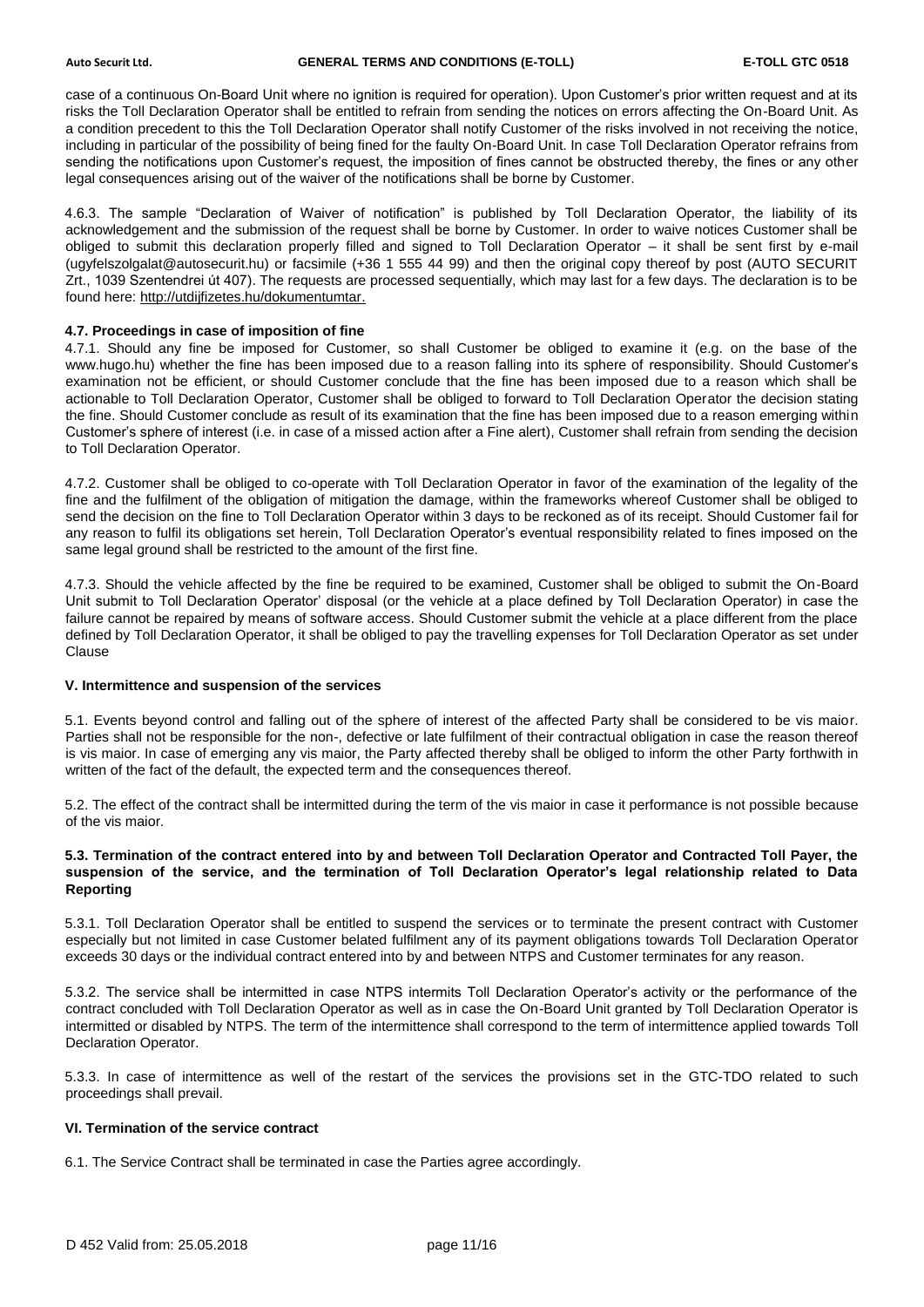6.2. The Service Contract shall be terminated with immediate effect – according to the provisions set in GTC-TDO – upon Toll Declaration Operator in case Customer executes any kind of interventions to the On-Board Unit which influence in any way the Service or its quality and Customer does not terminate such activity upon Toll Declaration Operator's written warning.

6.3. The day of the termination of the Service Contract on the base of the provisions set under Clause 6.2. is the one following the day which has been defined in the warning in case the warning was fruitless.

6.4. Customer's payment obligations under the Service Contract shall become due simultaneously to the termination of the contract based on Customer's breach of contract.

6.5. Customer shall be entitled to terminate the Service Contract in writing. The day of the termination of the Service Contract is the day when Toll Declaration Operator receipts the written notice thereof. In this case Customer shall be obliged to settle forthwith all accounts due in the moment of the termination on the understanding that at the moment of the termination Customer's all payment obligation under the contract becomes due.

6.6. The Service Contract terminates in case the Individual Agreement entered into by and between Toll Declaration Operator and NTPS terminates for any reason and in case Toll Declaration Operator's authorization becomes withdrawn or modified so that it results the impossibility of the performance of the Service Contract and therefore the services too. The day of the termination of the Service Contract shall be the same as the day of termination of the contract between NTPS and Toll Declaration Operator, or the day of withdrawal of modification of Toll Declaration Operator's authorization.

6.7. Should Customer miss to use the services for at least five (5) months, is shall result in the termination of the Service Contract in case the following conditions subsist. Should Customer not use the services during five (5) months, Toll Declaration Operator notices Customer that in case Customer does not use the services during the forthcoming month, the Service Contract terminates. Should Customer not use the Services during the forthcoming one (1) month despite the warning, the Service Contract terminates. In this case, after having the six (6) months passed – Toll Declaration Operator shall be obliged proceed to terminate the services according the provisions of termination of the Service Contract.

6.8. Toll Declaration Operator shall be entitled to terminate the contract by written notice towards Customer in case of Customer's breach of contract. The termination shall be justified. Toll Declaration Operator shall be obliged to warn Customer to terminate the breach of contract 15 days prior to the termination. Should the warning remain fruitless, the contract might be terminated by immediate effect after having the 15 days passed.

6.9. Toll Declaration Operator shall be entitled to terminate the contract with immediate effect in case it perceives any sign of breach of prohibition set in the present General Terms and Condition.

6.10. The termination of the contract shall not exempt of the fulfilment of obligations emerged until the day of termination (e.g. payment obligations).

6.11. Shall Customer cause any damage to Toll Declaration Operator, it shall be considered as serious breach of contract, and Toll Declaration Operator shall be entitled to terminate the legal relationship with immediate effect under the present General Terms and Conditions and to foreclose Customer from all services provided by Toll Declaration Operator.

6.12. Toll Declaration Operator shall be obliged to proceed according to the provisions set in GTC-TDO in any case of the termination of the contract.

6.13. Shall Toll Declaration Operator terminate the legal relationship with immediate effect under the present General Terms and Conditions pursuant to the Clauses 4.2.1., 4.2.3., 4.2.7. or 6.2., Customer shall be obliged to pay penalty of an amount equal to the listed price of the devices which shall be reduced with the amount paid for it (the price list is to be found at Toll Declaration Operator's official website www.utdijfizetes.hu) within 5 days to be reckoned as of the termination of the legal relationship. The provisions set herein shall prevail accordingly in case of damages caused to Toll Declaration Operator by Customer on condition that the penalty shall be paid within 5 days to be reckoned as of the malicious usage.

# **VII. Confidentiality**

7.1. All business information and every other data received by one of the parties from the other in the course of the legal relationship governed by the present General Terms and Conditions, as well as those which are disclosed by them or by any third parties on behalf of the Parties according to the present General Terms and Conditions or the Service Contract between the parties, or those which have become known by the Parties in the course of the performance and which are not public, or which are not to be published according to the prevailing law, Parties shall be obliged to treat as confidential, and shall be obliged to take all reasonable measures to retain them confidential.

7.2. The data received by the Parties in the course of the legal relationship governed by the present General Terms and Conditions shall exclusively be used to fulfil the obligations set herein or with the purposes related to the fulfilment thereof in accordance with the provisions of the Privacy and Data Protection Policy (PDPP) Regulations.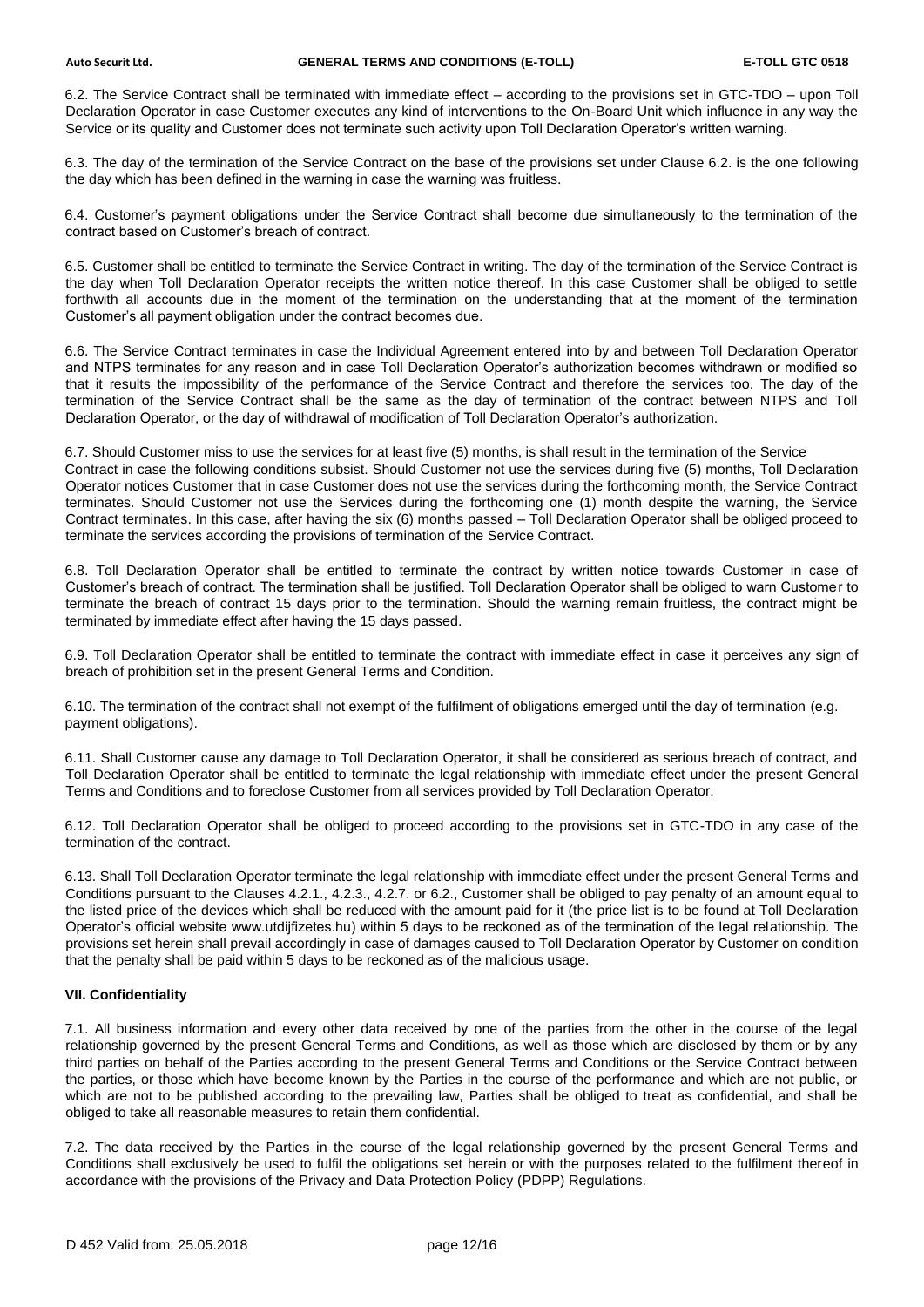7.3. Confidentiality shall not be considered to be breached in the following cases in accordance with the provisions of the Privacy and Data Protection Policy (PDPP) Regulations:

a) the recipient of the confidential information forwards it to (contractual) performance assistant according to the provisions set in the present General Terms and Conditions in case the recipient provided for the same obligation of confidentiality of these persons

b) the recipient is obliged by any decision of any authority, court, or any disposition thereof or any law or regulation to forward the confidential information on condition that the recipient has – according to its legal possibilities – informed the other Party of this obligation forthwith.

- 7.4 The obligations related to confidentiality shall remain valid and in effect even after the termination of the present General Terms and Conditions.
- 7.5 Parties shall be obliged to restrain from any activity which could cause damage to the reputation either of the other Party or that of the NTPS.

#### **VIII. Miscellaneous and closing provisions**

8.1. Toll Declaration Operator and Customer shall be obliged to endeavor the peaceful settlement of any disputes emerging in the course of their legal relationship under the present General Terms and Conditions, with common respect to each other's interests and without legal proceedings.

8.2. Toll Declaration Operator and Customer hereby irrevocably submit to the exclusive jurisdiction of the Courts of Hungary, according to the seat of Toll Declaration Operator over any claim, dispute or difference arising under or in connection with the present General Terms and Conditions.

8.3. The contracts entered into by and between Toll Declaration Operator and Customer shall be governed by, construed and take effect in accordance with the present General Terms and Conditions and PDPP the General Terms and Conditions applied by NTPS related to the payments of Toll, and the prevailing laws and regulations of the Republic of Hungary shall prevail.

8.4. Any modification to the present General Terms and Conditions shall be made in writing.

8.5. Customer shall be obliged to report any failure of the service 24/7, every day of the week, and 0-24 h at the phone number +36 30 933 34 46

Toll Declaration Operator grants the so called support (+36 1 555 44 00) on working days from 8:30 a.m. until 17:30 p.m., within the frameworks whereof Customer has the possibility to report all technical, or other problems related to the system.

Customer shall be obliged to send in writing too its failure reports in writing too by facsimile +36 1 555 44 99. The reports – its time and speech too – done by phone are recorded.

8.6. Customer shall be obliged to disclose data related to all circumstances of the reported failure at the reporting in accordance with the provisions of the Privacy and Data Protection Policy (PDPP) Regulations, as well as the personal data of the person submitting the report, the name of the company (if existing), data of the nature and description of the alleged error, the identifications of the affected services. Failing to disclose the data set herein, the report shall not be considered to be submitted.

8.7. Toll Declaration Operator reserves the right to modify the working hours of the Skyguard support.

8.8. Should any consignment not be received by Customer for any reason within five (5) days to be reckoned as of its postal dispatch, it shall be considered to be received on the 6. Day.

8.9. The present General Terms and Conditions are made in Hungarian, therefore the language of the Service Contract is Hungarian. The foreign texts are the translations thereof, however the content of the different copies are identical. Should any dispute emerge, the Hungarian version shall prevail.

8.10. In the course of the performance of the Service Contract, the language of the communication and any information shall be Hungarian. Should Customer require, Toll Declaration Operator sends the notifications and informations in English, German or Romanian on condition that in case of notifications the SMS and phone call notifications are to be performed only in the chosen language, but should any dispute emerge between the content of the different languages, the notification sent by e-mail in Hungarian version shall prevail.

# **IX. Security**

9.1. Customer hereby acknowledges to be bound by the security provisions set herein.

9.2. It is strictly prohibited to access any computer of Toll Declaration Operator's system, network, or acquaint any right of any user ("cracking"). This prohibition shall cover especially but not limited to the access to the illegal access to any data, or using any user's right or the use of any computer, which is not expressly granted, and to the probing of the eventual security vulnerability of the on-line fleet service ("probing").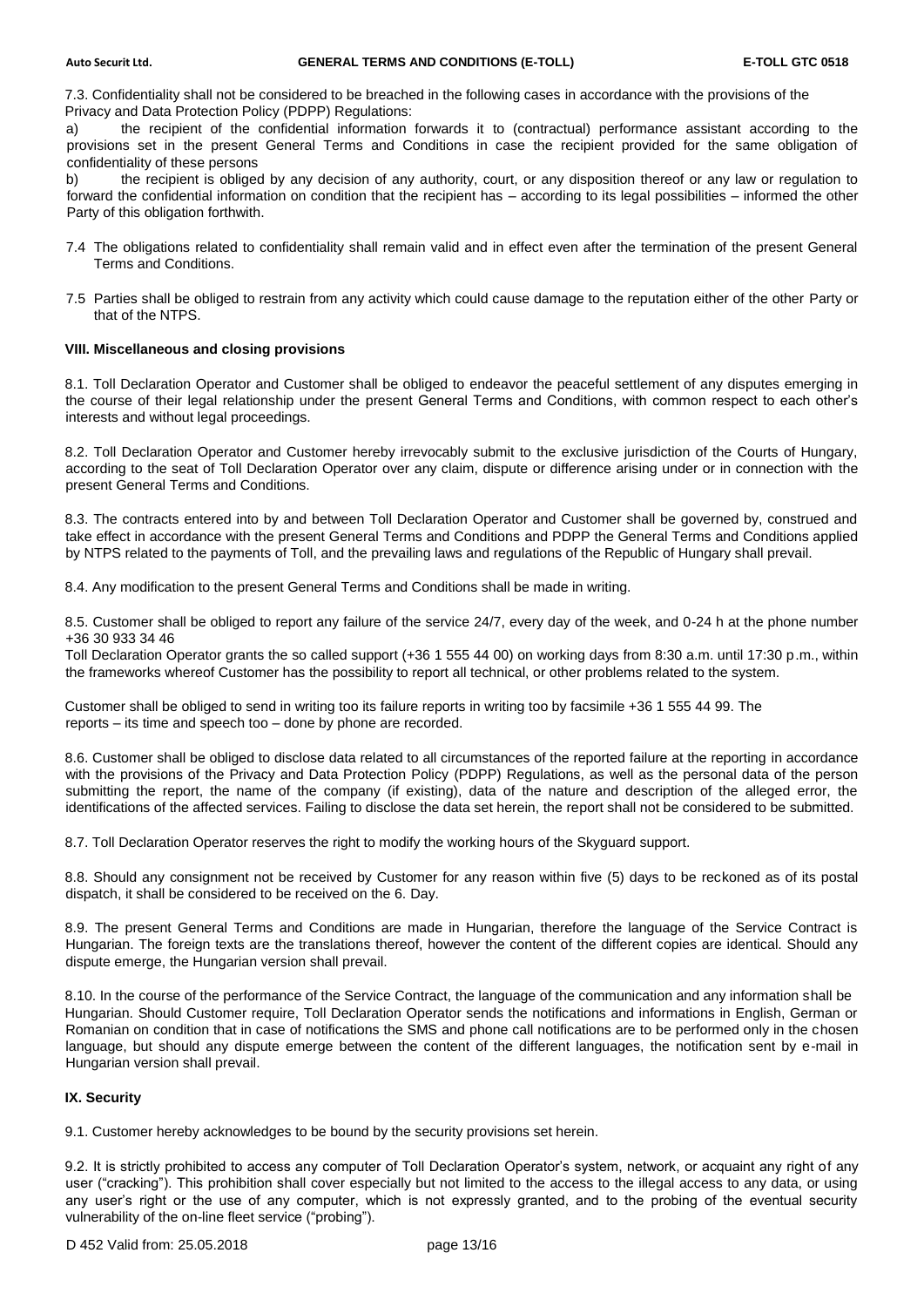9.3. It is strictly forbidden to use software to demolish the security, or software to explore the security vulnerability, such as e.g programs to decode passwords or network probing devices.

9.4. It is strictly forbidden to attempt to disorder other users, computers or networks in the use, or in the provision of the services (DoS – Denial of Service – attacks). Including especially but not limited to network flooding ("flooding"), attempt to overburden a network or service or crashing a computer ("crash").

9.5. Users violating the system or the security of the services shall envisage civil and penal responsibility. It is also strictly forbidden to access (or to attempt access) Toll Declaration Operator's infrastructure and civil network too.

9.6. Not authorized access (or to attempt access) to any information designated to third person.

9.7. Toll Declaration Operator's on-line fleet services are based on divided means. The unreasonable use (undue use) of these means, or the abuse thereof even on behalf of Customer may result for other users negative consequences. Such abuses shall result in the suspension of the service or its termination, and shall imply obligation of compensation of damages according to the provisions set in the present General Terms and Conditions.

# **X. Procedure of the registration**

# **Contracted Toll Payer's login and registration of further vehicles to Contracted Toll Payer**

Contracted Toll Payer (either by means of Road User, who shall initiate on behalf and in the name of Contracted Toll Payer the login to the system) shall log in to the system (and becomes to be Customer), and may register further vehicles as follows.

#### **10.1. Contracted Toll Payer may acquire the On-Board Unit by the following 2 ways:**

- a) Former or future customer of Toll Declaration Operator, for other services, initiating to conclude a service contract and the installation of the On-Board Unit, or
- b) purchasing the On-Board Unit to be purchased mainly with the purpose of Data Reporting in retail sale, registered formerly by Toll Declaration Operator, which is to be installed by Contracted Toll Payer itself.

The purchase and the installation of the On-Board Unit is the very first step and the precondition of the further steps of the registration.

#### **10.2. Registration at Bound Toll Service Provider (After having successfully accomplished the preconditions set under Clause 10.1.)**

Contracted Toll Payer and/or Road User shall register at Bound Toll Service Provider (e.g. by means of its website created for these purposes) in order to accomplish the registration in the Toll Road System ("ET System" or "E-toll system"). The precondition of the successful registration is the accomplishment of the following obligations set under Clauses 10.3. and 10.4.

# **10.3. Contact with Toll Declaration Operator and its response**

After the initiation of the registration Bound Toll Service Provider shall inform Toll Declaration Operator by forwarding at least partially the data about the fact of the registration and shall query the Toll Declaration Operator namely whether it undertakes to fulfil the Data Reporting tasks on behalf and in the name of Contracted Toll Payer and/or Road User. Toll Declaration Operator shall respond in real time within 5 seconds, which response shall include whether the query was successful or not, and in case of unsuccessful query the causes thereof. The confirmation shall be successful with regard to three contents:

- a) the data received with the query shall be proper and Toll Declaration Operator is able to register them forthwith,
- b) the On-Board Unit is a device treated within the frameworks of Toll Declaration Operator's services
- c) Toll Declaration Operator is able to perform forthwith the activities of toll declaration operators'

Toll Declaration Operator reserves the right to qualify a registration unsuccessful in case Customer is exceeding 30 days in default towards Toll Declaration Operator with the fulfilment of its payment obligations.

### **10.4. Information of Contracted Toll Payer and/or Road user about the completion of the registration**

The registration shall be accomplished in case the proceedings detailed under Clauses 10.3. and 10.4. are completed successfully. The registration shall be completed in one proceeding and is completed when the Data Reporting is to be started by means of Toll Declaration Operator (the other circumstances of the payment of the Toll are not to be examined in the course of the registration – e.g. payment methods).

# **XI. Modification and deletion of registered data**

# **11.1. Modification of registered data**

Shall Contracted Toll Payer and/or Road User want to modify the data registered in the course of the registration, the following process is to be accomplished:

11.1.1. Contracted Toll Payer and/or Road User shall initiate the modification of the registration at Bound Toll Service Provider (e.g. by means of its website created for these purposes) in order to amend the data registered in the E-toll System. The precondition of the accomplishment of the modification is the completion of the provisions set under Clauses 11.1.2. and 11.1.3.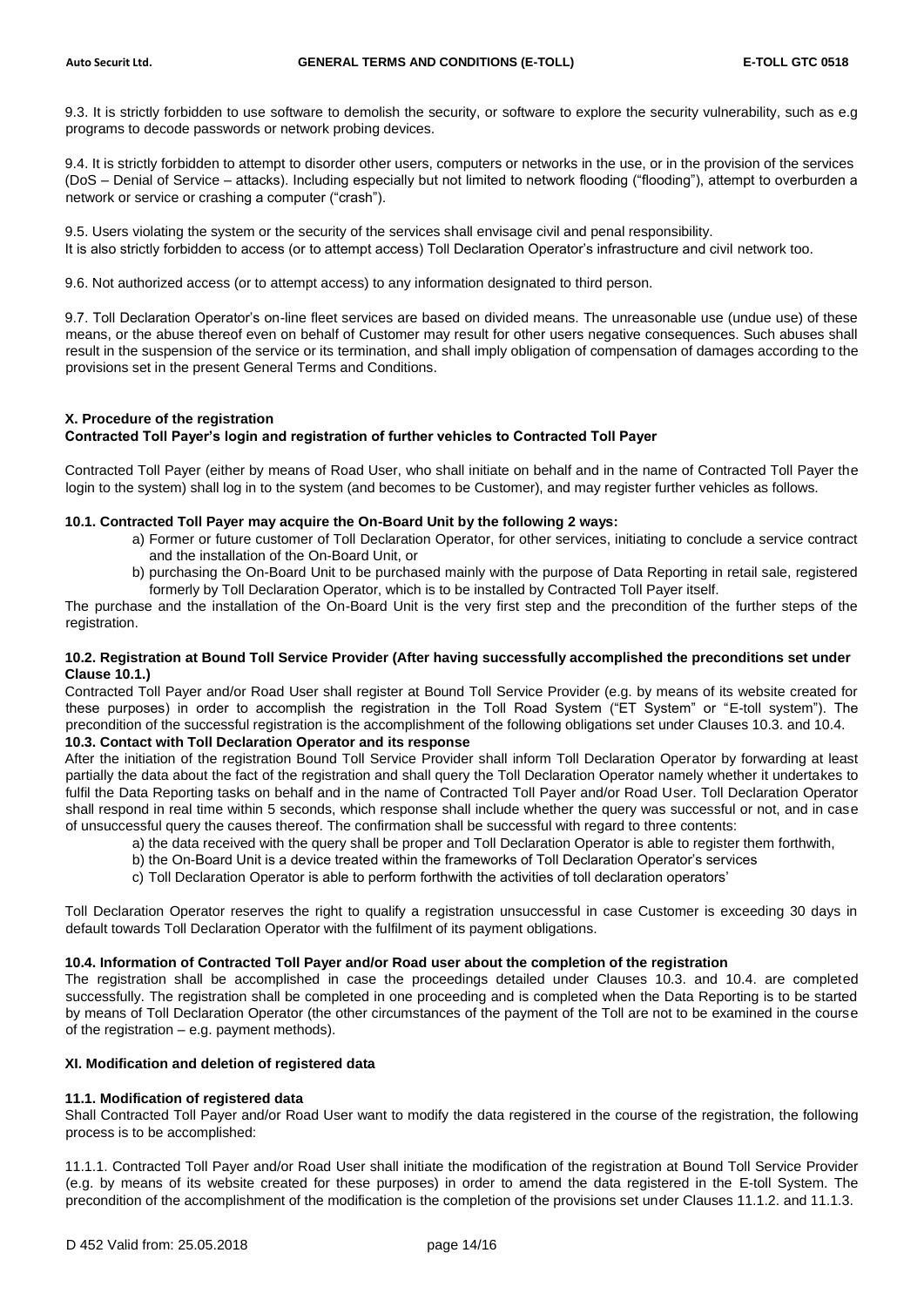11.1.2. Contacting Toll Declaration Operator and its response:

After the initiation of the modification of the registration by Contracted Toll Payer and/or Road User, Bound Toll Service Provider shall inform Toll Declaration Operator by forwarding at least partially the data about the fact of the modification and shall simultaneously query the Toll Declaration Operator namely whether it undertakes to fulfil the Data Reporting tasks on behalf and in the name of Contracted Toll Payer and/or Road User on the base of the amended data. Toll Declaration Operator shall respond in real time within 5 seconds, which response shall include whether the query was successful or not, and in case of unsuccessful query the causes thereof. The confirmation shall be successful with regard to three contents:

- a) the data received with the query shall be proper and Toll Declaration Operator is able to register them forthwith,
- b) the On-Board Unit is a device treated within the frameworks of Toll Declaration Operator's services
- c) Toll Declaration Operator is able to perform forthwith the activities of toll declaration operators'

11.1.3. Information of Contracted Toll Payer and/or Road user about the completion of the registration

The registration shall be accomplished in case the proceedings detailed under Clauses 11.1.1. and 11.1.2. are completed successfully. The registration shall be completed in one proceeding and is completed when the Data Reporting is to be started by means of Toll Declaration Operator (the other circumstances of the payment of the Toll are not to be examined in the course of the registration – e.g. payment methods).

#### **11.2. Deletion of the registered data**

Should Contracted Toll Payer and/or Road User use no longer Toll Declaration Operator's services, it shall delete the data registered in Bound Toll Service Provider's system.

11.2.1. Contracted Toll Payer and/or Road User shall initiate the deletion of the registration at Bound Toll Service Provider (e.g. by means of its website created for these purposes) in order to delete the data registered in the E-toll System.

# 11.2.2. Contacting Toll Declaration Operator and its response:

After the initiation of the deletion of the registration by Contracted Toll Payer and/or Road User, Bound Toll Service Provider shall inform Toll Declaration Operator about the fact of the deletion. Toll Declaration Operator shall respond in real time within 5 seconds, which response shall include whether the query was successful or not, and in case of unsuccessful query the causes thereof

11.2.3. Information of Contracted Toll Payer and/or Road user about the completion of the registration

The deletion shall be accomplished in case the proceedings detailed under Clauses 11.2.1. and 11.2.2. are completed successfully. Shell the data be deleted, Toll Declaration Operator shall be exempted from its obligations of Data Reporting related to the affected On-Board Unit until it is not registered successfully again.

11. 2.4. Shall a new On-Board Unit be installed in the place of the formerly registered one in any vehicle, the new On-Board Unit shall be registered simultaneously to the deletion of the former registration. A new registration PIN code is to be sent to Customer in order to register the new On-Board Unit. Until the successful registration of the new On-Board Unit, Customer shall be obliged to purchase Route Ticket in order to fulfil its Toll payment obligation.

11.2.5. After having removed the On-Board Unit, the deletion of the On-Board Unit shall be done within two (2) days to be reckoned as of its removal.

11.2.6. Should any On-Board Unit be replaced into another vehicle, the registration of the vehicle affected by the removal shall be deleted – within the term set under Clause 11.2.4. – and the registration of the On-Board Unit with respect to the vehicle affected by the installation shall be accomplished.

11.2.7. The time of the deletion of the registration as well as the time of termination of the legal relationship under the present General Terms and Conditions shall be defined by Customer with special attention to the fact that after having deleted any registration, and the termination of any legal relationship, Customer shall not be able to fulfil its Toll Payment Obligation by the services provided by Toll Declaration Operator. The day of the termination shall be the day defined by Customer, in the lack whereof it shall be the day when the declaration of termination is received by Toll Declaration Operator.

11.2.8. Should any vehicle subject to Toll being transported by another vehicle and the Customer provides for that the On-Board Unit do not function, it shall be exempt from the obligation of Toll Payment obligation. Customer shall be liable to provide for that the On-Board Unit do not function when the vehicle is being transported.

11.2.9. NTPS shall be obliged to inform the Person to be notified about the successful completion of the registration as well as the deletion of the registration, whereas in case of modification of registration, NTPS shall be obliged to inform the new and the former Person to be notified about the successful completion of registration by e-mail.

#### **XII. REGISTRATION NUMBER**

**By using the following registration number and PIN code to register, Customer hereby expressly undertakes to be bound by the provisions set forth in the present Regulation in accordance with the provisions of the Privacy and Data Protection Policy (PDPP) Regulations.**